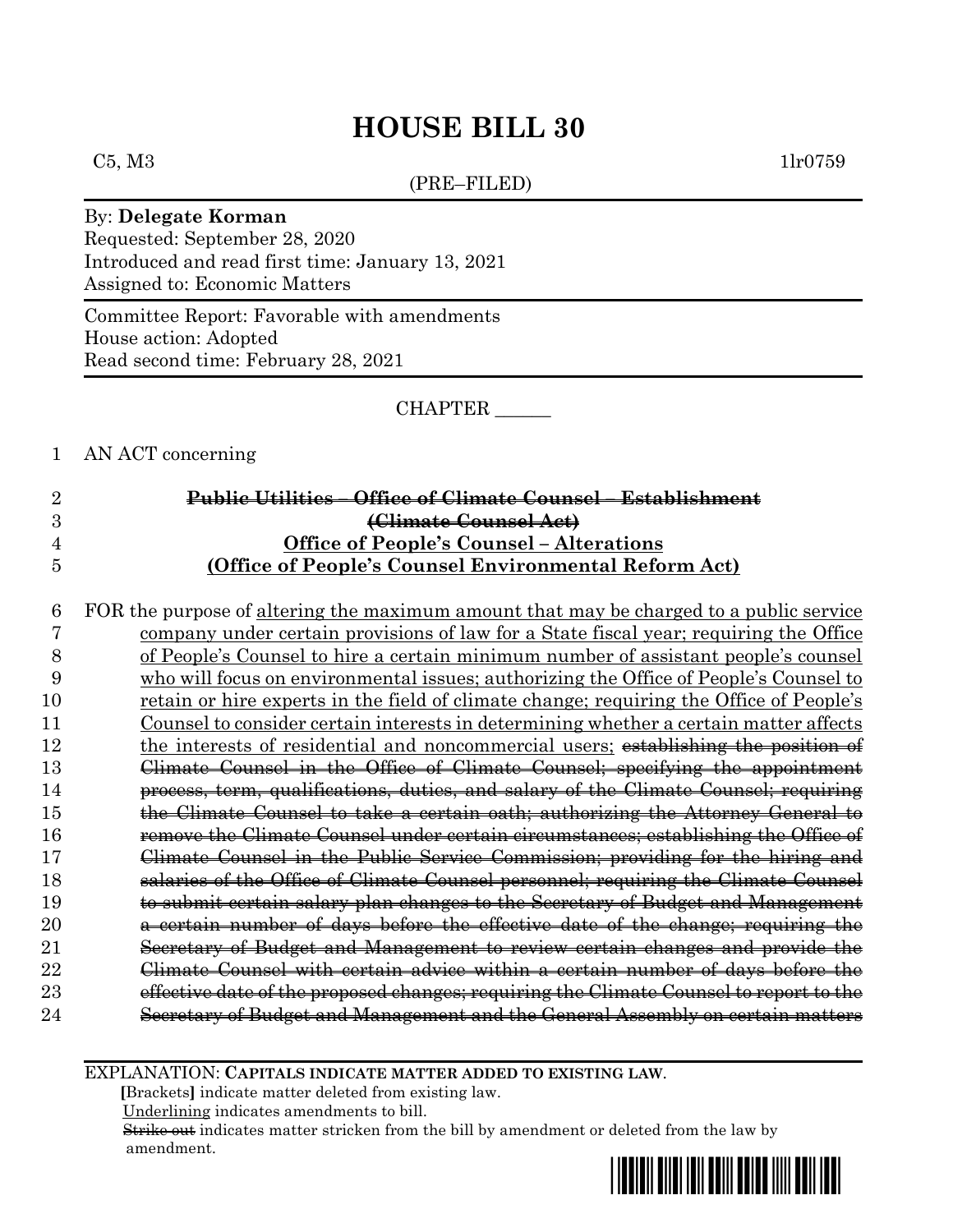on or before a certain date each year; authorizing the Office of Climate Counsel to hire certain experts; specifying the duties of the Office of Climate Counsel; requiring the Climate Counsel to administer and operate the Office of Climate Counsel; specifying the powers and rights of the Office of Climate Counsel; providing for the costs and expenses of the Office of Climate Counsel; subjecting the Climate Counsel and the officers and employees of the Office of Climate Counsel to certain provisions of ethics law; authorizing the Climate Counsel to sign a certain complaint initiating a certain investigation; authorizing the Climate Counsel to seek judicial review of a certain decision or order under certain circumstances; including the Office of Climate Counsel as one of the entities with which the Public Service Commission must solicit comments from for certain applications; including the Office of Climate Counsel as 12 one of the entities with which an investor-owned electric company must submit certain information or data; including the Office of Climate Counsel as one of the entities to which certain data is made available; including the Office of Climate Counsel as one of the entities with which the Public Service Commission must consult on certain projects; including the Office of Climate Counsel as one of the entities that may file a complaint requesting that the Public Service Commission take certain actions; specifying the Climate Counsel's authority in certain licensing, complaint, and dispute resolution proceedings; including personnel of the Office of Climate Counsel in the list of personnel who must be removed or discharged from 21 office under certain circumstances; altering the composition of the Commission on 22 Climate Change to include the <del>Climate</del> People's Counsel, or the <del>Climate</del> People's 23 Counsel's designee; altering the composition of the Strategic Energy Investment Advisory Board to include the Climate Counsel, or the Climate Counsel's designee, 25 as an ex officio member; altering the composition of the Maryland Zero Emission 26 Electric Vehicle Infrastructure Council to include the <del>Climate</del> People's Counsel or 27 the <del>Climate</del> People's Counsel's designee; making conforming and technical changes; 28 and generally relating to the Office of <del>Climate</del> People's Counsel.

#### 29 BY renumbering

Article – Public Utilities

- Section 2–301 and the subtitle "Subtitle 3. Ethics"; and 7–507(q) and 7–605(d), respectively
- to be Section 2–401 and the subtitle "Subtitle 4. Ethics"; and  $7-507(r)$  and  $7-605(e)$ , respectively

Annotated Code of Maryland

- (2020 Replacement Volume and 2020 Supplement)
- BY repealing and reenacting, without amendments,
- Article Environment
- Section 2–1301(a)
- Annotated Code of Maryland
- (2013 Replacement Volume and 2020 Supplement)
- BY repealing and reenacting, with amendments,
- Article Environment

Section 2–1302(a)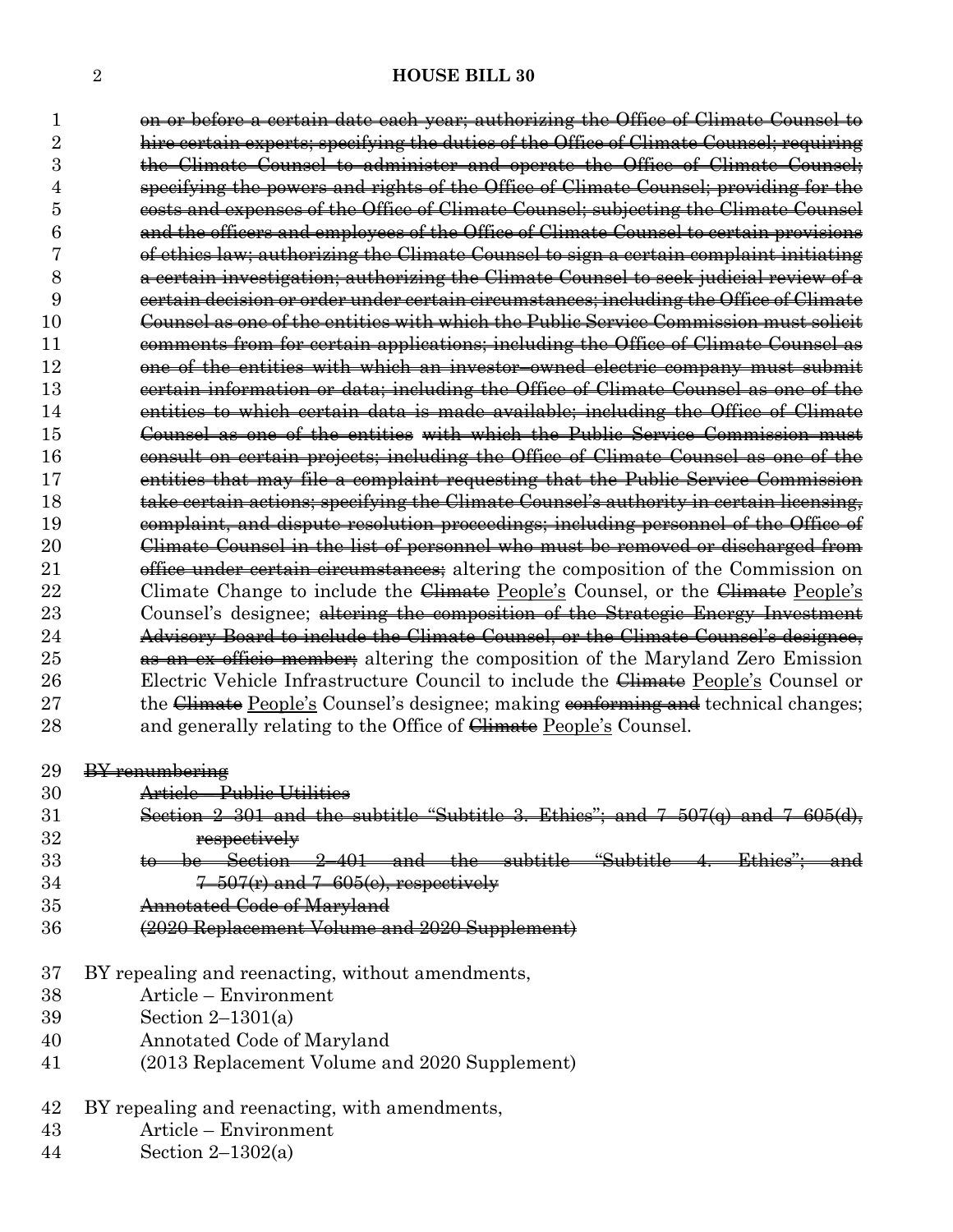- Annotated Code of Maryland
- (2013 Replacement Volume and 2020 Supplement)
- BY repealing and reenacting, with amendments,
- Article Public Utilities
- Section 2–110 2–110(c)(12), 2–110.1, 2–302 through 2–310, 3–102, 3–202, 6 7–216(h)(4) and (7) and(k)(1), 7–507(k)(1), and 13–204 2–203(a) and (f), and
- 7  $2-204(a)$
- Annotated Code of Maryland
- (2020 Replacement Volume and 2020 Supplement)
- BY adding to
- Article Public Utilities
- Section 2–301 through 2–305 to be under the new subtitle "Subtitle 3. Climate 13 **Counsel**"; and  $7-507(a)$  and  $7-605(d)$
- Annotated Code of Maryland
- (2020 Replacement Volume and 2020 Supplement)
- BY repealing and reenacting, without amendments,
- Article Public Utilities
- Section 7–216(b), 7–507(p), and 7–605(c)
- Annotated Code of Maryland
- (2020 Replacement Volume and 2020 Supplement)
- BY repealing and reenacting, without amendments,
- Article State Government
- **Section 9–20B–07(a)**
- Annotated Code of Maryland
- (2014 Replacement Volume and 2020 Supplement)
- 26 BY repealing and reenacting, with amendments,
- Article State Government
- Section 9–20B–07(c)
- Annotated Code of Maryland
- (2014 Replacement Volume and 2020 Supplement)
- BY repealing and reenacting, with amendments,
- Chapter 400 of the Acts of the General Assembly of 2011, as amended by Chapters 64 and 65 of the Acts of the General Assembly of 2013, Chapter 378 of the Acts of the General Assembly of 2015, and Chapter 213 of the Acts of the General Assembly of 2019
- Section 1

BY repealing and reenacting, with amendments,

 Chapter 401 of the Acts of the General Assembly of 2011, as amended by Chapters 64 and 65 of the Acts of the General Assembly of 2013, Chapter 378 of the Acts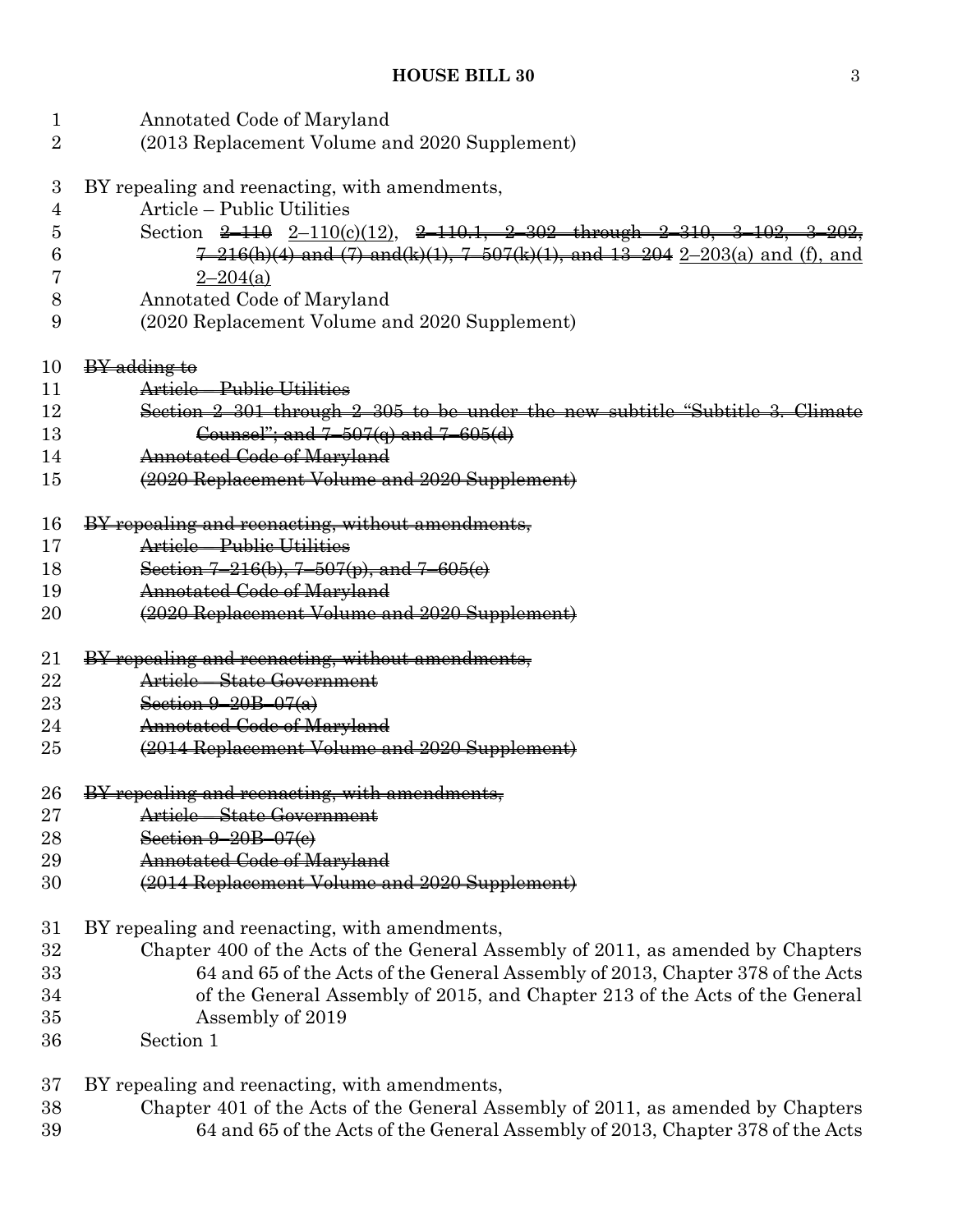| $\mathbf{1}$   | of the General Assembly of 2015, and Chapter 213 of the Acts of the General                                                                                                                                         |
|----------------|---------------------------------------------------------------------------------------------------------------------------------------------------------------------------------------------------------------------|
| $\overline{2}$ | Assembly of 2019                                                                                                                                                                                                    |
| 3              | Section 1                                                                                                                                                                                                           |
| $\overline{4}$ | Preamble                                                                                                                                                                                                            |
| $\overline{5}$ | WHEREAS, According to the Maryland Commission on Climate Change, sea level                                                                                                                                          |
| 6              | rise associated with climate change will impact Maryland more than most other states,                                                                                                                               |
| 7              | with Maryland ranked as the fourth most vulnerable state in the country; and                                                                                                                                        |
| 8              | WHEREAS, Rising sea levels and increased storm intensity could have devastating                                                                                                                                     |
| 9              | and far-reaching impacts on not only the Atlantic coast and the Chesapeake Bay                                                                                                                                      |
| 10             | ecosystems, but on the environmental, recreational, and economic benefits provided by                                                                                                                               |
| 11             | these ecosystems and enjoyed by Maryland and its visitors; and                                                                                                                                                      |
| 12             | WHEREAS, According to the Department of the Environment, electricity                                                                                                                                                |
| 13             | consumption accounts for 31% of the State's greenhouse gas emissions; and                                                                                                                                           |
| 14             | WHEREAS, The Public Service Commission plays an integral role in regulating                                                                                                                                         |
| 15             | electricity consumption and the State's efforts to combat the threat of climate change; and                                                                                                                         |
| 16             | WHEREAS, Under the Greenhouse Gas Emissions Reduction Act, Maryland's                                                                                                                                               |
| 17             | greenhouse gas emissions will be reduced by 40% from 2006 levels by 2030; and                                                                                                                                       |
| 18             | WHEREAS, Under the Greenhouse Gas Emissions Reduction Act, widespread                                                                                                                                               |
| 19             | adoption of electric vehicles and investments in energy efficiency and clean and renewable                                                                                                                          |
| 20             | energy solutions has and will continue to increase; now, therefore,                                                                                                                                                 |
| 21             | SECTION 1. BE IT ENACTED BY THE GENERAL ASSEMBLY OF MARYLAND,                                                                                                                                                       |
| 22             | That Section(s) $2-301$ and the subtitle "Subtitle 3. Ethics"; and $7-507(q)$ and $7-605(d)$ ,                                                                                                                      |
| 23             | respectively, of Article - Public Utilities of the Annotated Code of Maryland be renumbered                                                                                                                         |
| 24             | to be Section(s) $2-401$ and the subtitle "Subtitle 4. Ethics"; and $7-507(r)$ and $7-605(e)$ ,                                                                                                                     |
| 25             | respectively.                                                                                                                                                                                                       |
| 26             | <b>SECTION 2. AND BE IT FURTHER ENACTED, That the Laws of Maryland read</b>                                                                                                                                         |
| 27             | as follows:                                                                                                                                                                                                         |
| 28             | <b>Article - Environment</b>                                                                                                                                                                                        |
| 29             | $2 - 1301.$                                                                                                                                                                                                         |
| 30<br>31<br>32 | There is a Commission on Climate Change in the Department to advise the<br>(a)<br>Governor and General Assembly on ways to mitigate the causes of, prepare for, and adapt<br>to the consequences of climate change. |
| 33             | $2 - 1302.$                                                                                                                                                                                                         |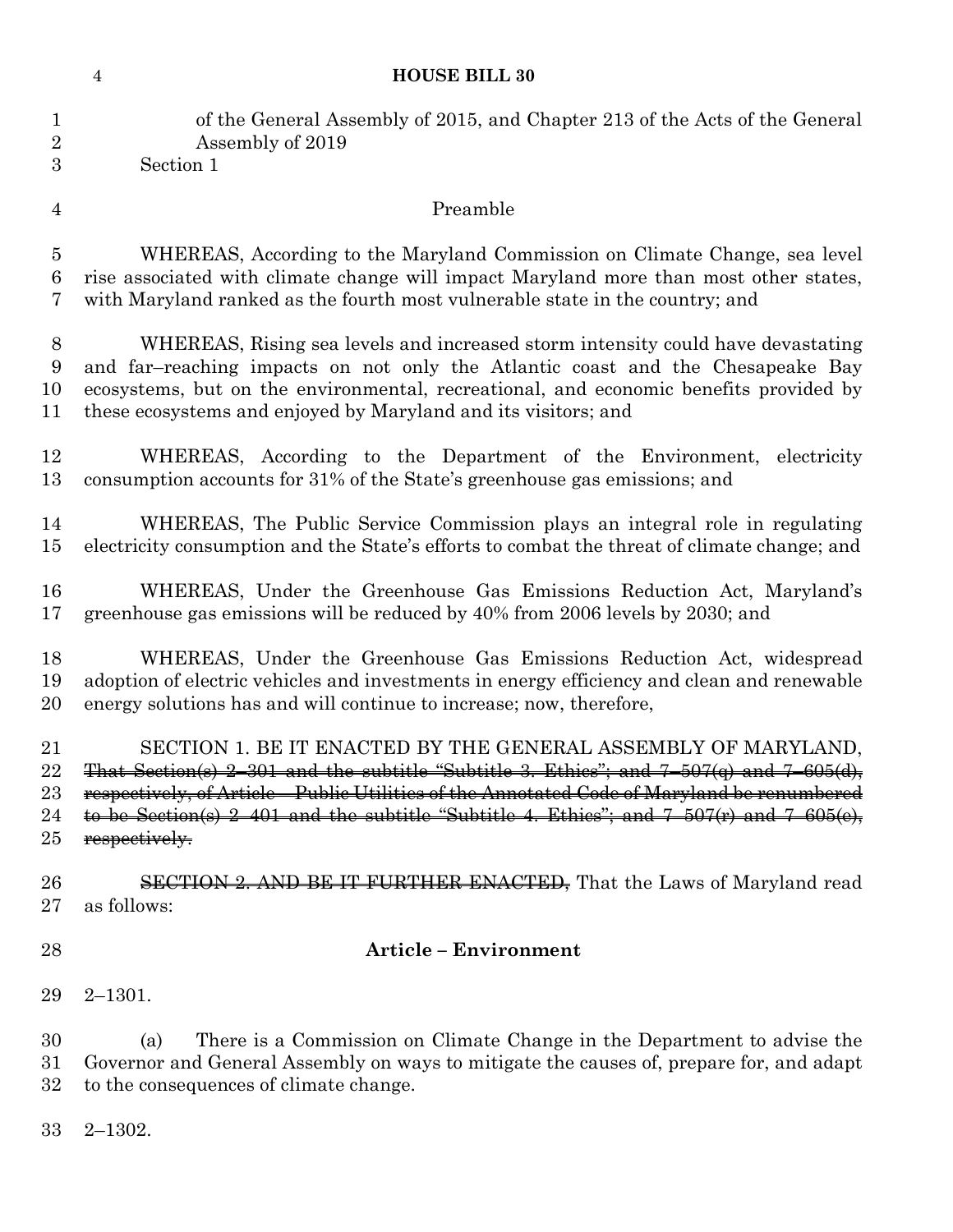| $\mathbf{1}$                       | (a)                    |      | The Commission's membership shall consist of the following members:                                                                                                     |
|------------------------------------|------------------------|------|-------------------------------------------------------------------------------------------------------------------------------------------------------------------------|
| $\overline{2}$<br>$\boldsymbol{3}$ | House;                 | (1)  | One member of the House of Delegates, appointed by the Speaker of the                                                                                                   |
| $\overline{4}$                     |                        | (2)  | One member of the Senate, appointed by the President of the Senate;                                                                                                     |
| $\bf{5}$                           |                        | (3)  | The State Treasurer, or the State Treasurer's designee;                                                                                                                 |
| $6\phantom{.}6$                    |                        | (4)  | The Secretary of the Environment, or the Secretary's designee;                                                                                                          |
| 7                                  |                        | (5)  | The Secretary of Agriculture, or the Secretary's designee;                                                                                                              |
| 8                                  |                        | (6)  | The Secretary of Natural Resources, or the Secretary's designee;                                                                                                        |
| 9                                  |                        | (7)  | The Secretary of Planning, or the Secretary's designee;                                                                                                                 |
| 10<br>11                           | designee;              | (8)  | The State Superintendent of Schools, or the State Superintendent's                                                                                                      |
| 12                                 |                        | (9)  | The Secretary of Transportation, or the Secretary's designee;                                                                                                           |
| 13                                 |                        | (10) | The Secretary of General Services, or the Secretary's designee;                                                                                                         |
| 14<br>$15\,$                       | designee;              | (11) | The Director of the Maryland Energy Administration, or the Director's                                                                                                   |
| 16<br>17                           | COUNSEL'S DESIGNEE;    | (12) | THE CLIMATE PEOPLE'S COUNSEL, OR THE CLIMATE PEOPLE'S                                                                                                                   |
| 18<br>19                           |                        | (13) | The President of the University of Maryland Center for Environmental<br>Science, or the President's designee;                                                           |
| 20<br>21                           |                        |      | $\left[ (13) \right]$ (14) The Chair of the Critical Area Commission for the Chesapeake<br>and Atlantic Coastal Bays, or the Chair's designee;                          |
| 22<br>$23\,$                       | agriculture community; |      | One member appointed by the Farm Bureau representing the<br>[(14)] (15)                                                                                                 |
| 24<br>$25\,$<br>$26\,$             | governments;           |      | $\left[ (15) \right]$ (16) One member appointed by the Maryland Association of Counties<br>and one member appointed by the Maryland Municipal League to represent local |
| $\Omega$                           |                        |      | $f(16)$ $(17)$ One member enpointed by the President of the Senate and and                                                                                              |

 **[**(16)**] (17)** One member appointed by the President of the Senate and one member appointed by the Speaker of the House of Delegates to represent the business community;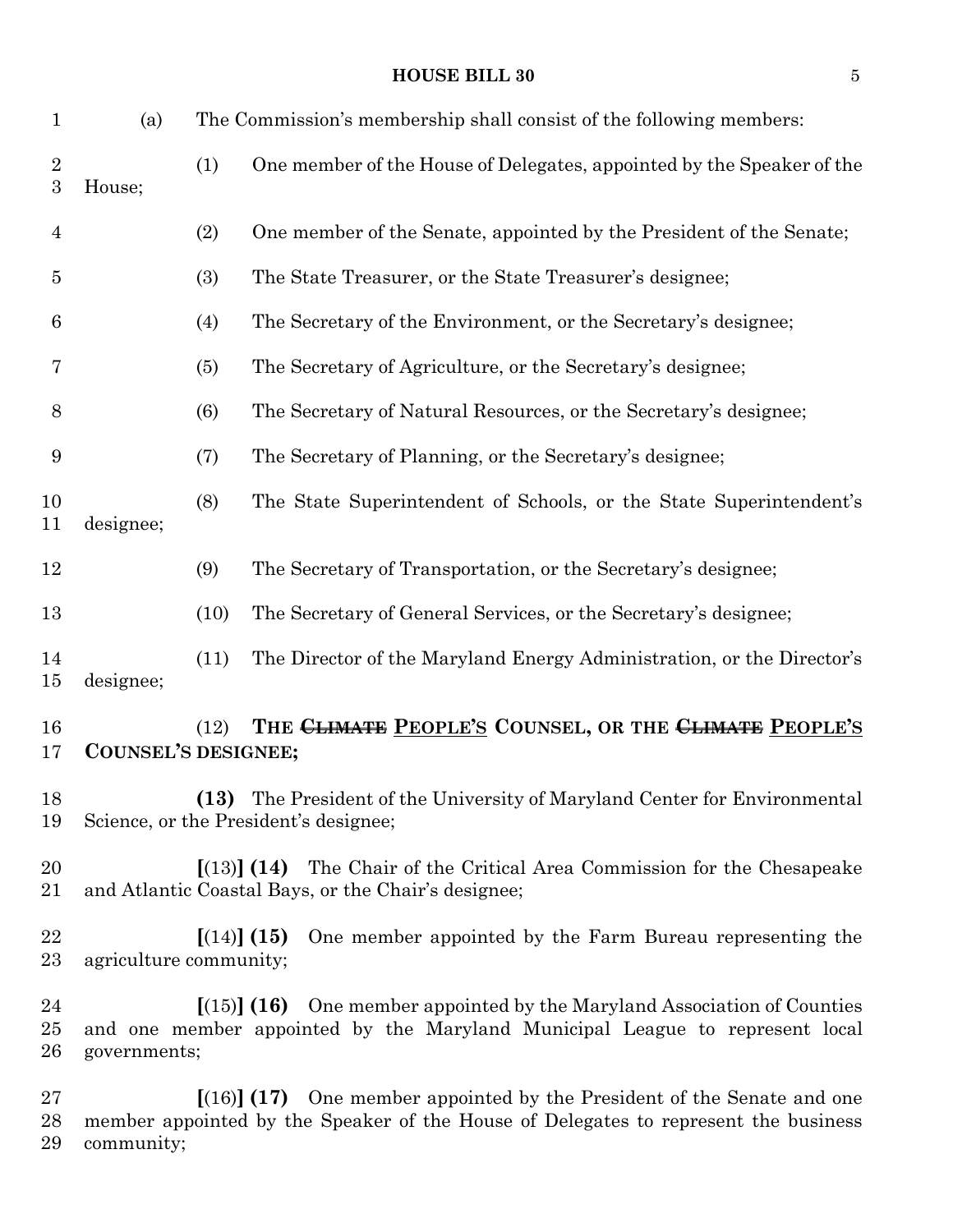**[**(17)**] (18)** One member appointed by the President of the Senate and one member appointed by the Speaker of the House of Delegates to represent environmental nonprofit organizations;

 **[**(18)**] (19)** One member appointed by the President of the Senate and one member appointed by the Speaker of the House to represent organized labor, one of whom shall represent the building or construction trades and one of whom shall represent the manufacturing industry;

 **[**(19)**] (20)** One member appointed by the President of the Senate and one member appointed by the Speaker of the House to represent philanthropic organizations;

 **[**(20)**] (21)** One climate change expert appointed by the Governor representing a university located in Maryland; and

 **[**(21)**] (22)** One public health expert appointed by the Governor representing a university located in Maryland.

# **Article – Public Utilities**

2–110.

16 (c) (12) The total amount that may be charged to a public service company under this section for a State fiscal year may not exceed:

 (i) 0.25% of the public service company's gross operating revenues derived from intrastate utility and electricity supplier operations in the preceding calendar year, or other 12–month period that the Chairman determines, for the costs and expenses of the Commission other than that of the Office of People's Counsel; plus

- (ii) **[**0.05%**] 0.074%** of those revenues for the costs and expenses of the Office of People's Counsel.
- 2–203.

 (a) **(1)** The State budget shall provide sufficient money for the Office of People's Counsel to hire necessary staff in addition to the staff assistance that is provided 27 under  $\S 2-205(c)(2)$  of this subtitle.

# **(2) THE OFFICE OF PEOPLE'S COUNSEL SHALL HIRE AT LEAST ONE ASSISTANT PEOPLE'S COUNSEL WHO WILL FOCUS ON ENVIRONMENTAL ISSUES.**

 (f) The Office of People's Counsel may retain as necessary for a particular matter or hire experts in the field of**:**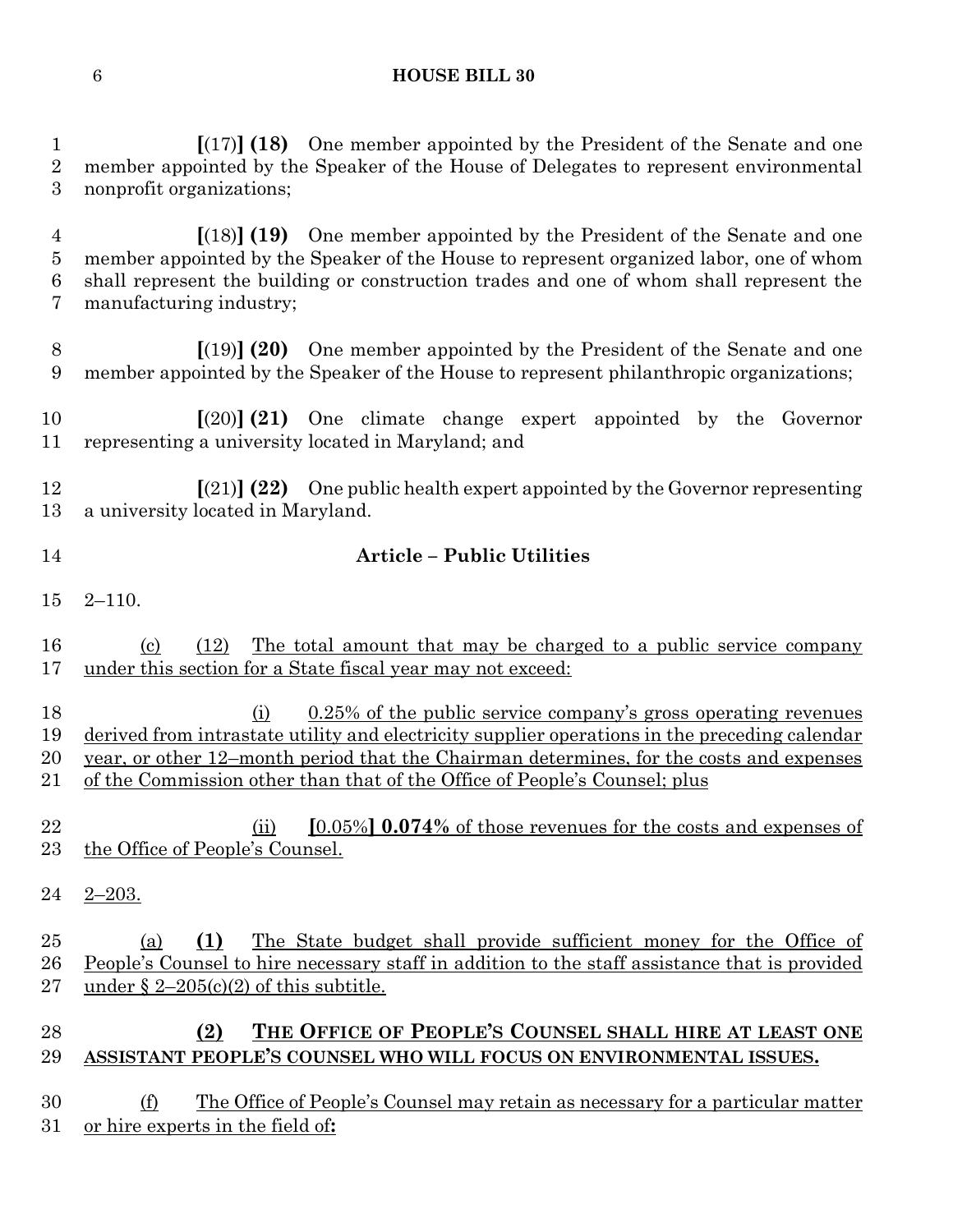**(1)** utility regulation, including cost of capital experts, rate design experts, accountants, economists, engineers, transportation specialists, and lawyers**; AND**

# **(2) CLIMATE CHANGE, INCLUDING METEOROLOGISTS, OCEANOGRAPHERS, ECOLOGISTS, FORESTERS, GEOLOGISTS, SEISMOLOGISTS, BOTANISTS, AND EXPERTS IN ANY OTHER FIELD OF SCIENCE THAT THE PEOPLE'S COUNSEL DETERMINES IS NECESSARY**.

### 2–204.

 (a) (1) **(I)** The Office of People's Counsel shall evaluate each matter pending before the Commission to determine if the interests of residential and noncommercial users are affected.

 **(II) IN DETERMINING WHETHER THE INTERESTS OF RESIDENTIAL AND NONCOMMERCIAL USERS ARE AFFECTED, THE OFFICE OF PEOPLE'S COUNSEL SHALL CONSIDER THE PUBLIC SAFETY, ECONOMIC WELFARE, AND ENVIRONMENTAL INTERESTS OF THE STATE AND ITS RESIDENTS, INCLUDING THE STATE'S PROGRESS TOWARD MEETING ITS GREENHOUSE GAS EMISSIONS REDUCTIONS GOALS.**

- (2) If the Office of People's Counsel considers the interest of residential and noncommercial users to be affected, the Office of People's Counsel shall appear before the Commission and courts on behalf of residential and noncommercial users in each matter or proceeding over which the Commission has original jurisdiction, including a proceeding on the rates, service, or practices of a public service company or on a violation of this division.
- (3) As the Office of People's Counsel considers necessary, the Office of People's Counsel shall conduct investigations and request the Commission to initiate proceedings to protect the interests of residential and noncommercial users.
- $\qquad$   $\qquad$  In this section, "public service company" includes an electricity supplier and a 26 gas supplier as those terms are defined in § 1–101 of this article.
- (b) (1) The costs and expenses of the Commission **[**and**],** the Office of People's Counsel**, AND THE OFFICE OF CLIMATE COUNSEL** shall be borne by the public service 29 companies that are subject to the Commission's jurisdiction.
	-

 $\frac{1}{2}$  The costs and expenses shall be assessed as provided in this section.

- $\qquad \qquad \textcircled{3)}$  The Commission shall pay the money that it collects for the assessment under this section into the Public Utility Regulation Fund in the State Treasury established 33 under § 2–110.1 of this subtitle to reimburse the State for the expenses of the Commission
- **[**and**],** the Office of People's Counsel**, AND THE OFFICE OF CLIMATE COUNSEL**.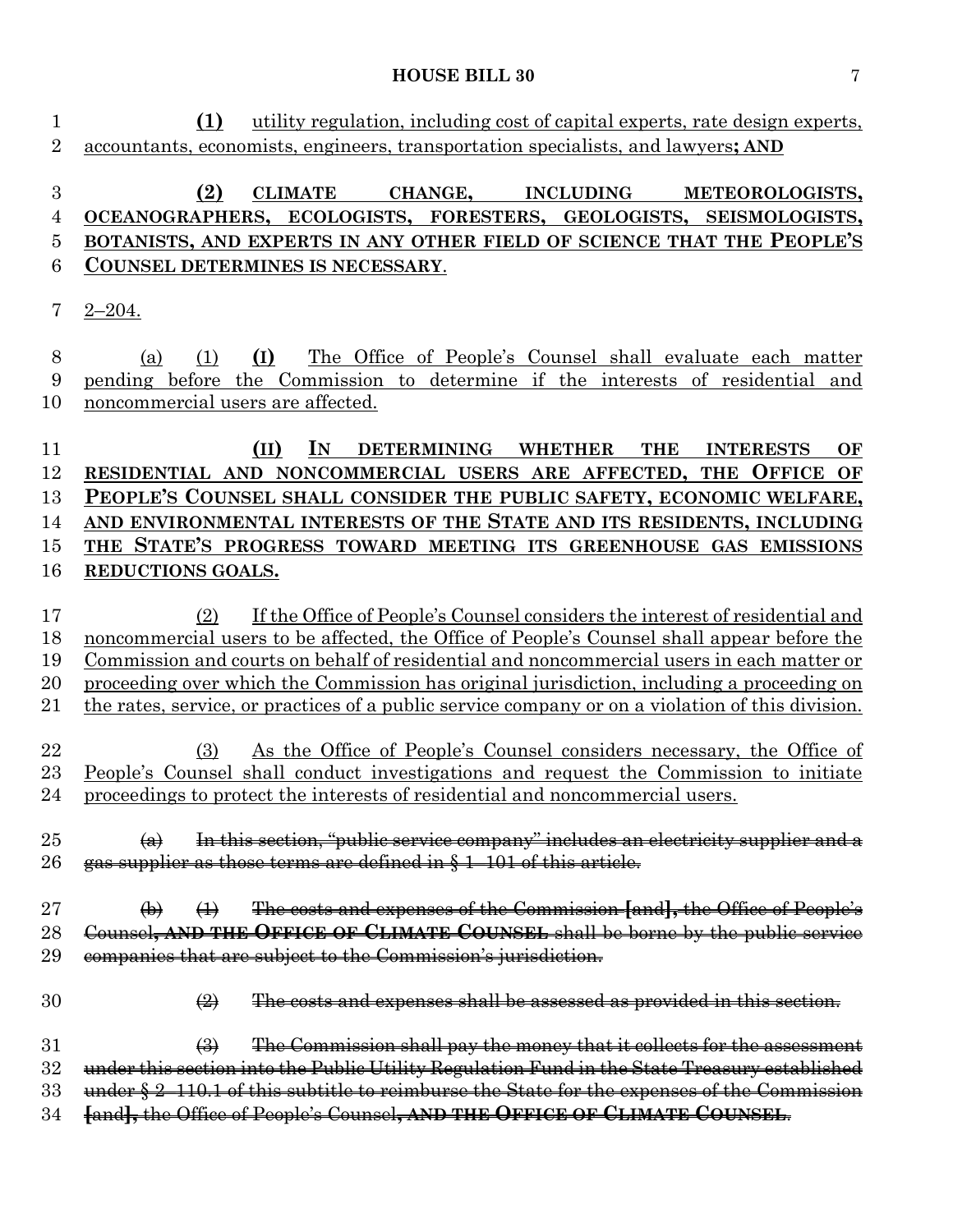**HOUSE BILL 30**  $\left(\theta\right)$   $\left(\frac{1}{1}\right)$   $\left(\frac{1}{1}\right)$  Before each State fiscal year, the Chairman of the Commission 2 shall estimate the Commission's total costs and expenses, including: 3 1. the compensation and expenses of the Commission, its 4 officers, agents, and personnel: 2. the cost of retirement contributions, Social Security, health insurance, and other benefits required to be paid by the State for the personnel of the Commission; 3. all other maintenance and operation expenses of the Commission; and 4. all other direct and indirect costs of the Commission. 11 (ii) The estimate shall exclude the expenses associated with services performed by the Commission for which the Commission is reimbursed under this division. **(iii)** The estimate shall include, as provided by the Office of People's Counsel: 15 1. the compensation and expenses of the Office of People's Counsel, its officers, agents, and personnel; 2. the cost of retirement contributions, Social Security, health insurance, and other benefits required to be paid by the State for the personnel of the Office of People's Counsel; 3. all other maintenance and operation expenses of the Office 21 of People's Counsel; and **4.** all other direct and indirect costs of the Office of People's 23 <del>Counsel.</del> **(IV) THE ESTIMATE SHALL INCLUDE, AS PROVIDED BY THE OFFICE OF CLIMATE COUNSEL: 1. THE COMPENSATION AND EXPENSES OF THE OFFICE OF CLIMATE COUNSEL, ITS OFFICERS, AGENTS, AND PERSONNEL; 2. THE COST OF RETIREMENT CONTRIBUTIONS, SOCIAL SECURITY, HEALTH INSURANCE, AND OTHER BENEFITS REQUIRED TO BE PAID BY THE STATE FOR THE PERSONNEL OF THE OFFICE OF CLIMATE COUNSEL; 3. ALL OTHER MAINTENANCE AND OPERATION EXPENSES OF THE OFFICE OF CLIMATE COUNSEL; AND**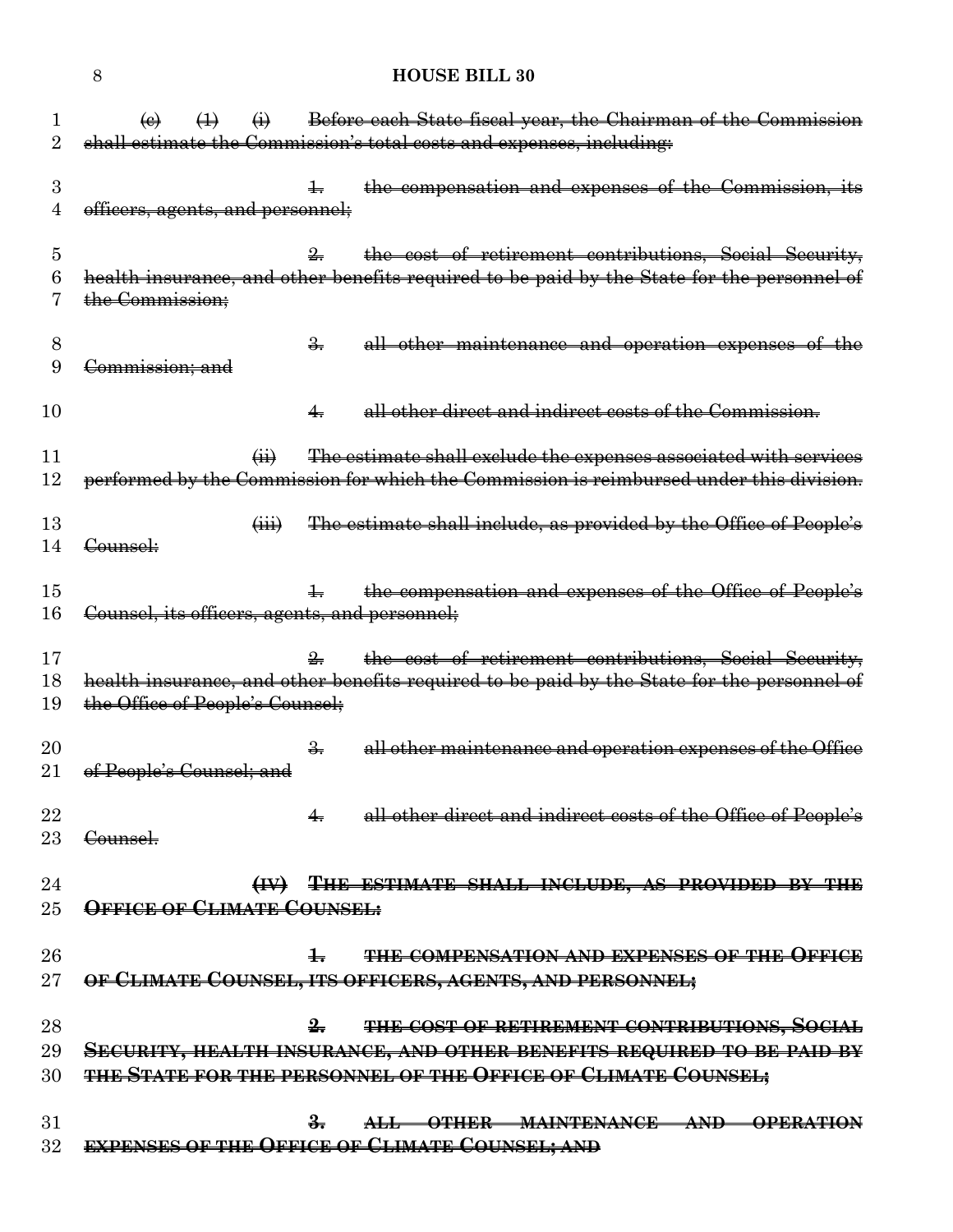| $\mathbf{I}$ | ALL OTHER DIRECT AND INDIRECT COSTS OF THE                                                        |
|--------------|---------------------------------------------------------------------------------------------------|
| 2            | OFFICE OF CLIMATE COUNSEL.                                                                        |
|              |                                                                                                   |
| 3            | Based on the estimate, the Chairman shall determine the amount to be<br>$\bigoplus$               |
| 4            | paid by each public service company.                                                              |
|              |                                                                                                   |
| 5            | The Commission shall send a bill to each public service company on or<br>$\bigoplus$              |
| 6            | before May 1 of each year.                                                                        |
|              |                                                                                                   |
| 7            | The bill shall equal the product of:<br>$\leftrightarrow$<br>$\ddot{\Theta}$                      |
|              |                                                                                                   |
| 8            | the estimated total costs and expenses of the Commission<br>$\pm$                                 |
|              |                                                                                                   |
| 9            | [and], the Office of People's Counsel, AND THE OFFICE OF CLIMATE COUNSEL during                   |
| 10           | the next fiscal year; multiplied by                                                               |
|              |                                                                                                   |
| 11           | the ratio of the gross operating revenues for the public<br>$\frac{9}{2}$                         |
| 12           | service company derived from intrastate utility and electricity supplier operations in the        |
| 13           | preceding calendar year, or other 12-month period as the Chairman determines, to the              |
| 14           | total of the gross operating revenues derived from intrastate utility and electricity supplier    |
| 15           | operations for all public service companies that are billed under this section over that          |
| 16           | period.                                                                                           |
|              |                                                                                                   |
| 17           | To the extent that the Commission requires an electric company<br>$\overline{(+)}$                |
| 18           | to report the gross operating revenue derived from intrastate utility and electricity supplier    |
| 19           | operation in order to calculate the bill under subparagraph (i) of this paragraph, a small        |
| 20           | rural electric cooperative described in $\S$ 7-502(a) of this article may satisfy the requirement |
| 21           | by submitting to the Commission an estimate made in accordance with a formula approved            |
| 22           | by the Commission from information that the small rural electric cooperative submits to           |
| 23           | the rural utilities service.                                                                      |
|              |                                                                                                   |
| 24           | The minimum bill for a public service company shall be \$10.<br>$\left( 5 \right)$                |
|              |                                                                                                   |
| 25           | $\left( 6 \right)$<br>The public service company:                                                 |
|              |                                                                                                   |
| 26           | shall pay the bill on or before the next July 15; or<br>$\ddot{\Theta}$                           |
|              |                                                                                                   |
| 27           | may elect to make partial payments on the 15th days of July,<br>$\overline{a}$                    |
| 28           |                                                                                                   |
|              | October, January, and April.                                                                      |
|              |                                                                                                   |
| 29           | A partial payment shall equal 25% of the bill and may not be less than<br>$\leftrightarrow$       |
| 30           | \$10.                                                                                             |
|              |                                                                                                   |
| 31           | $\left(\frac{8}{2}\right)$<br>During any State fiscal year, the Chairman may change:              |
|              |                                                                                                   |
| 32           | $\bigoplus$<br>the estimate of costs and expenses of the Commission [and];                        |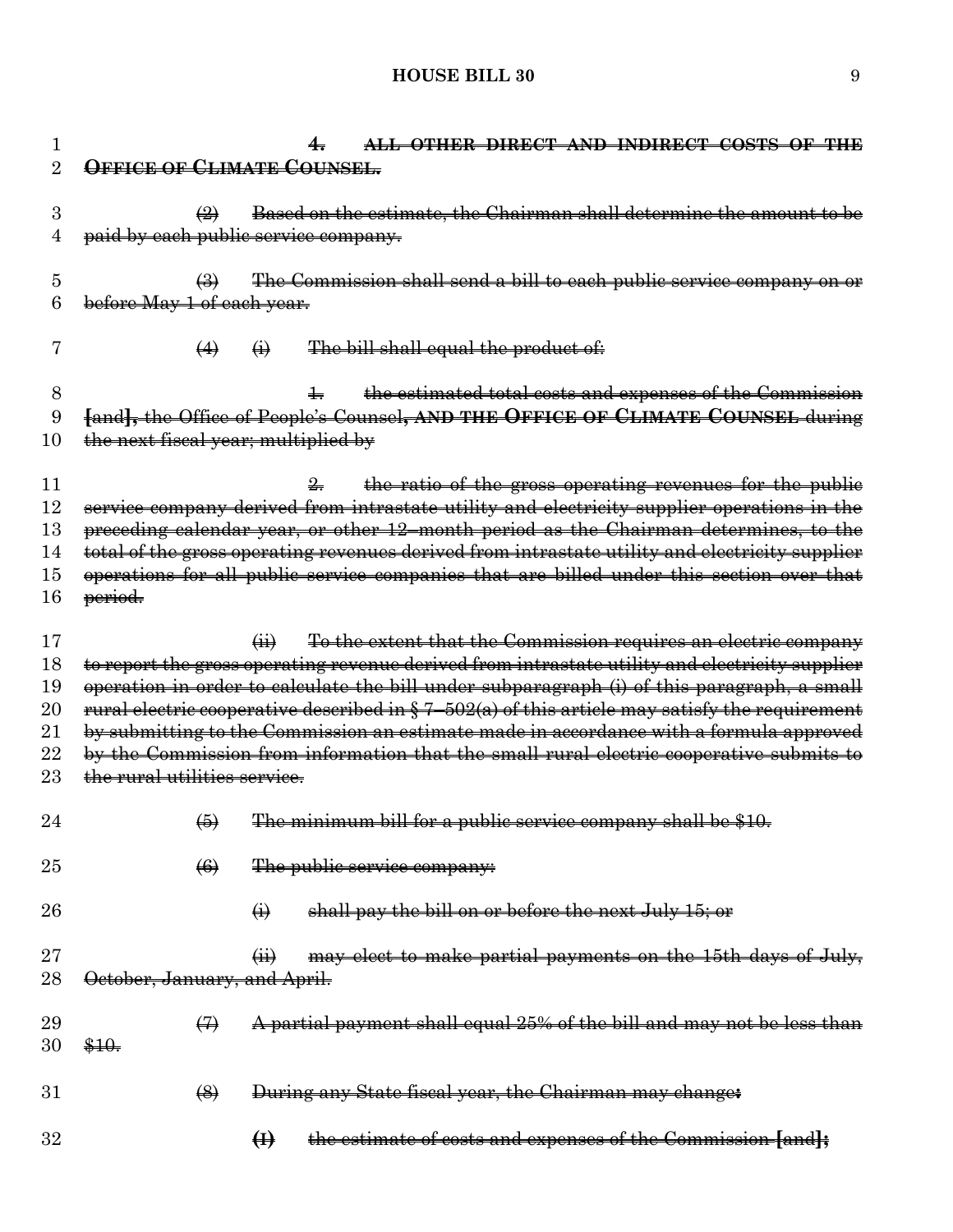|                                              | <b>HOUSE BILL 30</b><br>10                                                                                                                                                                                                                                                                                                                                                                                                                                                                                |
|----------------------------------------------|-----------------------------------------------------------------------------------------------------------------------------------------------------------------------------------------------------------------------------------------------------------------------------------------------------------------------------------------------------------------------------------------------------------------------------------------------------------------------------------------------------------|
| $\perp$                                      | (II) the estimate of costs and expenses of the Office of People's<br>Counsel, as changed by the People's Counsel; AND                                                                                                                                                                                                                                                                                                                                                                                     |
| 3<br>4                                       | (III) THE ESTIMATE OF COSTS AND EXPENSES OF THE OFFICE OF<br>CLIMATE COUNSEL, AS CHANGED BY THE CLIMATE COUNSEL.                                                                                                                                                                                                                                                                                                                                                                                          |
| 5<br>6                                       | If the estimate is changed, the Commission shall send a revised<br>$\leftrightarrow$<br>$\left(\Theta\right)$<br>bill to each public service company that has elected to make partial payments.                                                                                                                                                                                                                                                                                                           |
| 7<br>8                                       | The change shall be apportioned equally against the remaining<br>$\overleftrightarrow{H}$<br>payments for the fiscal vear.                                                                                                                                                                                                                                                                                                                                                                                |
| 9<br>10                                      | (10) (i) On or before September 15 of each year, the Chairman shall<br>compute FOR THE PRECEDING FISCAL YEAR:                                                                                                                                                                                                                                                                                                                                                                                             |
| 11                                           | the actual costs and expenses of the Commission f, and it<br>$\pm$                                                                                                                                                                                                                                                                                                                                                                                                                                        |
| 12<br>13                                     | the actual costs and expenses of the Office of People's<br>$\frac{9}{2}$<br>Counsel, as provided by the People's Counsel ffor the preceding fiscal year]; AND                                                                                                                                                                                                                                                                                                                                             |
| 14<br>15                                     | <b>THE ACTUAL COSTS AND EXPENSES OF THE OFFICE</b><br>$\frac{2}{\sqrt{2}}$<br>OF CLIMATE COUNSEL, AS PROVIDED BY THE CLIMATE COUNSEL.                                                                                                                                                                                                                                                                                                                                                                     |
| 16<br>17<br>18<br>19<br>20                   | If the amounts collected are less than the actual costs and<br>$\overline{a}$<br>expenses of the Commission [and], the Office of the People's Counsel, AND THE OFFICE<br>OF CLIMATE COUNSEL, after deducting the amounts recovered under $\S\frac{2}{3}$ 2-111(a) and<br>2-123 of this subtitle, on or before October 15, the Chairman shall send to any public service<br>company that is affected a statement that shows the amount due.                                                                |
| 21<br>22<br>$23\,$<br>24<br>$25\,$<br>$26\,$ | If the amounts collected exceed the actual costs and expenses of<br>$\left(\frac{1}{111}\right)$<br>the Commission [and], the Office of the People's Counsel, AND THE OFFICE OF CLIMATE<br>COUNSEL for the preceding fiscal year, the Commission shall deduct any excess retained<br>funds from the appropriation for the next fiscal year before the Commission determines the<br>amount to be paid by each public service company for the next fiscal year under paragraph<br>$(2)$ of this subsection. |
| $27\,$<br>$^{28}$                            | (11) A public service company shall pay an amount due within 30 days after<br>the statement is received.                                                                                                                                                                                                                                                                                                                                                                                                  |
| 29<br>30                                     | The total amount that may be charged to a public service company<br>(12)<br>under this section for a State fiscal year may not exceed:                                                                                                                                                                                                                                                                                                                                                                    |
| 31<br>32<br>33                               | 0.25% of the public service company's gross operating revenues<br>$\leftrightarrow$<br>derived from intrastate utility and electricity supplier operations in the preceding calendar<br>year, or other 12-month period that the Chairman determines, for the costs and expenses                                                                                                                                                                                                                           |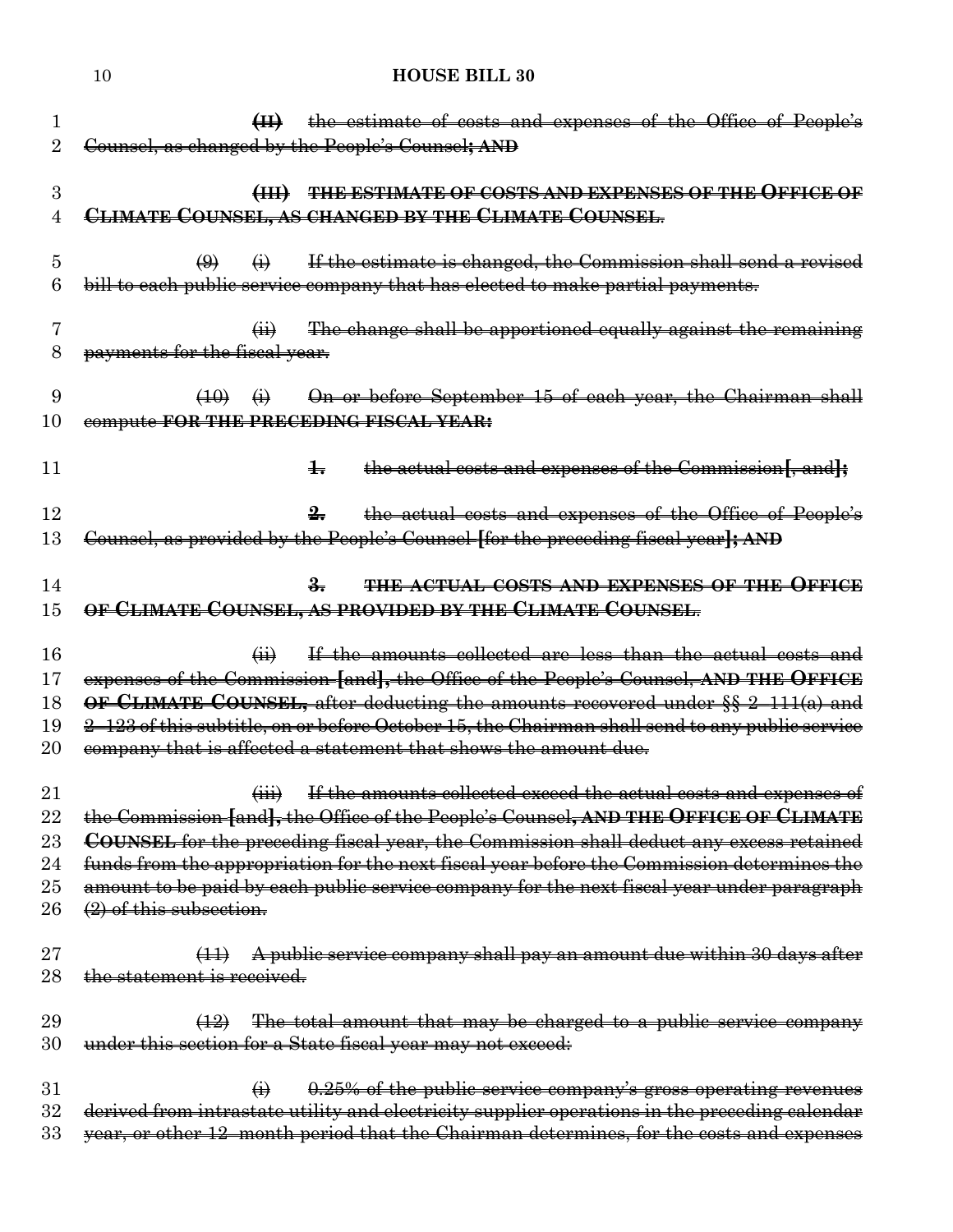| 1               | of the Commission other than that of the Office of People's Counsel AND THE OFFICE OF                     |  |
|-----------------|-----------------------------------------------------------------------------------------------------------|--|
| 2               | <b>CLIMATE COUNSEL</b> ; plus                                                                             |  |
|                 |                                                                                                           |  |
| 3               | $\pm 0.05\%$ of those revenues for the costs and expenses of the<br>$\overrightarrow{41}$                 |  |
| 4               | Office of People's Counsel: AND                                                                           |  |
|                 |                                                                                                           |  |
| 5               | 0.025% OF THOSE REVENUES FOR THE COSTS AND<br>$\frac{9}{2}$                                               |  |
| 6               | <b>EXPENSES OF THE OFFICE OF CLIMATE COUNSEL.</b>                                                         |  |
|                 |                                                                                                           |  |
|                 | (d) $(1)$ Within 30 days after the Commission issues a bill under subsection $(e)$                        |  |
| 8               | of this section, the party billed may request a hearing as to the amount of the bill.                     |  |
|                 |                                                                                                           |  |
| 9               | Any amount of a bill that is not paid within 30 days after the date of<br>$\bigoplus$                     |  |
| 10              | determination on a hearing or, if a hearing is not requested, on the date when payment is                 |  |
| 11              | due, shall bear annual interest at a rate, not less than 6%, that the Commission sets by                  |  |
| 12              | regulation.                                                                                               |  |
|                 |                                                                                                           |  |
| 13              | $2 - 110.1$                                                                                               |  |
|                 |                                                                                                           |  |
| 14              | There is a Public Utility Regulation Fund.<br>$\left( a\right)$                                           |  |
| 15              | The Fund consists of:<br>$\bigoplus$                                                                      |  |
|                 |                                                                                                           |  |
| 16              | all revenue received through the imposition and collection<br>$\leftrightarrow$                           |  |
| 17              | assessments under § 2-110 of this subtitle;                                                               |  |
|                 |                                                                                                           |  |
| 18              | fees received by the Commission under $\S$ 2-123 of this subtitle for<br>$\bigoplus$                      |  |
| 19              | filings and for other services rendered by the Commission;                                                |  |
|                 |                                                                                                           |  |
| $\overline{20}$ | income from investments that the State Treasurer makes for the Fund;<br>$\leftrightarrow$                 |  |
| $21\,$          | <del>and</del>                                                                                            |  |
|                 |                                                                                                           |  |
| 22              | any other fee, examination assessment, or revenue received by the<br>$\leftrightarrow$                    |  |
| 23              | Commission under this division.                                                                           |  |
|                 |                                                                                                           |  |
| 24              | Notwithstanding subsection (b) of this section, the Commission shall pay all<br>$\left(\mathbf{e}\right)$ |  |
| $25\,$          | fines and penalties collected by the Commission under this article into the General Fund                  |  |
| 26              | of the State.                                                                                             |  |
|                 |                                                                                                           |  |
| $27\,$          | The purpose of the Fund is to pay all the costs and expenses incurred by the<br>$\Theta$                  |  |
| $\rm 28$        | Commission [and], the Office of People's Counsel, AND THE OFFICE OF CLIMATE                               |  |
| 29              | COUNSEL that are related to the operation of the Commission [and], the Office of People's                 |  |
| 30              | Counsel, AND THE OFFICE OF CLIMATE COUNSEL, including:                                                    |  |
|                 |                                                                                                           |  |
| 31              | expenditures authorized under this division; and<br>$\oplus$                                              |  |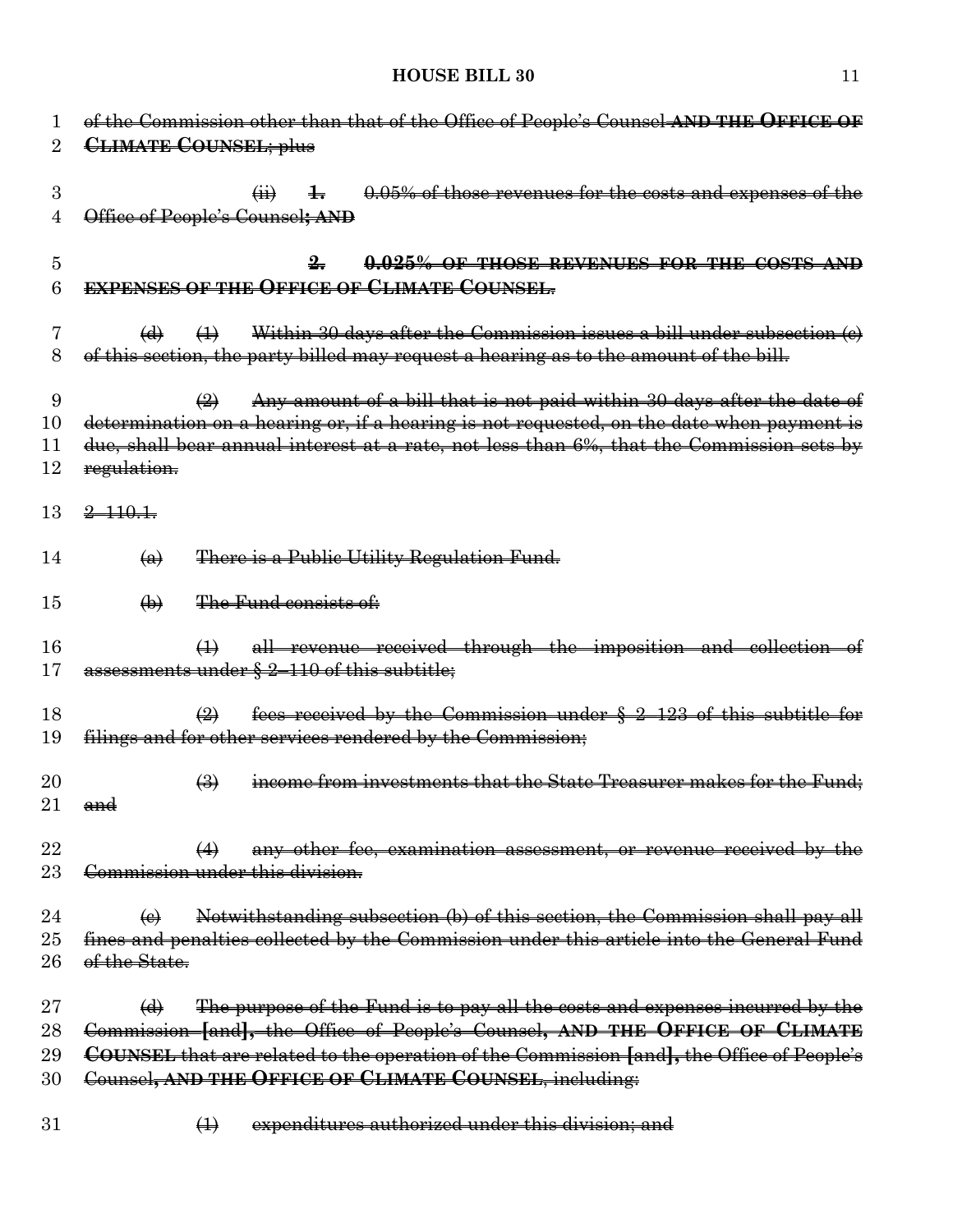|                 | 12                                |                            |                           | <b>HOUSE BILL 30</b>                                                                     |
|-----------------|-----------------------------------|----------------------------|---------------------------|------------------------------------------------------------------------------------------|
| 1               |                                   | $\left(\frac{1}{2}\right)$ |                           | any other expense authorized in the State budget.                                        |
| 2               | (e)                               | $\leftrightarrow$          |                           | All the costs and expenses of the Commission [and], the Office of                        |
| 3               |                                   |                            |                           | People's Counsel, AND THE OFFICE OF CLIMATE COUNSEL shall be included in the State       |
| 4               | budget.                           |                            |                           |                                                                                          |
|                 |                                   |                            |                           |                                                                                          |
| 5               |                                   | $\left( 2\right)$          |                           | Expenditures from the Fund to cover costs and expenses of the                            |
| 6               |                                   |                            |                           | Commission [and], THE Office of People's Counsel, AND THE OFFICE OF CLIMATE              |
| 7               | COUNSEL may only be made:         |                            |                           |                                                                                          |
|                 |                                   |                            |                           |                                                                                          |
| 8               |                                   |                            | $\bigoplus$               | with an appropriation from the Fund approved by the General                              |
| 9               | Assembly in the State budget; or  |                            |                           |                                                                                          |
|                 |                                   |                            |                           |                                                                                          |
| 10              |                                   |                            | $\overrightarrow{41}$     | by budget amendment in accordance with § 7-209 of the State                              |
| 11              | Finance and Procurement Article.  |                            |                           |                                                                                          |
|                 |                                   |                            |                           |                                                                                          |
| 12              | $\bigoplus$                       | $\leftrightarrow$          |                           | The State Treasurer is the custodian of the Fund.                                        |
|                 |                                   |                            |                           |                                                                                          |
| 13              |                                   | $\left(\frac{2}{2}\right)$ |                           | The State Treasurer shall deposit payments received from the                             |
| 14              | Commission into the Fund.         |                            |                           |                                                                                          |
|                 |                                   |                            |                           |                                                                                          |
| 15<br>16        | $\left( \bigoplus \right)$        | $\leftrightarrow$          |                           | The Fund is a continuing, special, nonlapsing fund that is not subject                   |
| 17              | of the General Fund of the State. |                            |                           | to §7-302 of the State Finance and Procurement Article, and may not be considered a part |
|                 |                                   |                            |                           |                                                                                          |
| 18              |                                   | $\bigcirc$                 |                           | Unless otherwise provided by law, no part of the Fund may revert or be                   |
| 19              | eredited to:                      |                            |                           |                                                                                          |
|                 |                                   |                            |                           |                                                                                          |
| 20              |                                   |                            | $\bigoplus$               | the General Fund of the State; or                                                        |
|                 |                                   |                            |                           |                                                                                          |
| $\overline{21}$ |                                   |                            | $\overline{(\mathbf{H})}$ | any other special fund of the State.                                                     |
|                 |                                   |                            |                           |                                                                                          |
| 22              |                                   |                            |                           | <b>SUBTITLE 3. CLIMATE COUNSEL.</b>                                                      |
|                 |                                   |                            |                           |                                                                                          |
| $23\,$          | $2 - 301.$                        |                            |                           |                                                                                          |
|                 |                                   |                            |                           |                                                                                          |
| 24              | $\leftrightarrow$                 |                            |                           | THERE IS A CLIMATE COUNSEL IN THE OFFICE OF CLIMATE COUNSEL.                             |
|                 |                                   |                            |                           |                                                                                          |
| 25              | $\bigoplus$                       |                            |                           | WITH THE ADVICE AND CONSENT OF THE SENATE, THE ATTORNEY                                  |
| 26              |                                   |                            |                           | <b>GENERAL SHALL APPOINT THE CLIMATE COUNSEL.</b>                                        |
|                 |                                   |                            |                           |                                                                                          |
| $27\,$          |                                   |                            |                           | (C) (1) THE TERM OF THE CLIMATE COUNSEL IS 5 YEARS AND BEGINS ON                         |
| 28              | JUIX1                             |                            |                           |                                                                                          |
|                 |                                   |                            |                           |                                                                                          |
| 29              |                                   | $\left( 2\right)$          |                           | AT THE END OF A TERM, THE CLIMATE COUNSEL CONTINUES TO                                   |
| 30              |                                   |                            |                           | SERVE UNTIL A SUCCESSOR IS APPOINTED AND QUALIFIES.                                      |
|                 |                                   |                            |                           |                                                                                          |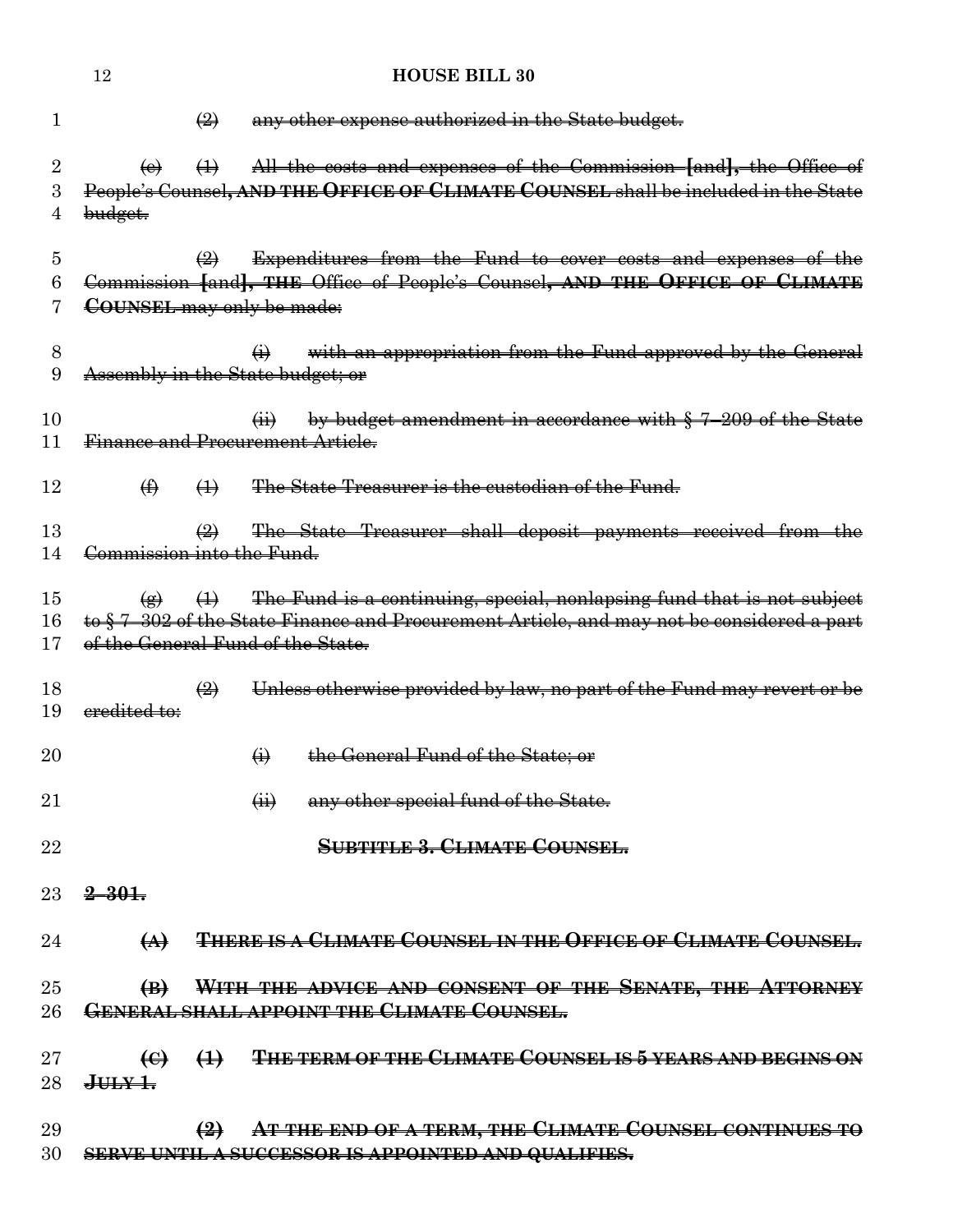**(3) A CLIMATE COUNSEL WHO IS APPOINTED AFTER A TERM HAS BEGUN SERVES FOR THE REST OF THE TERM AND UNTIL A SUCCESSOR IS APPOINTED AND QUALIFIES. (D) THE CLIMATE COUNSEL MUST BE OR HAVE BEEN ADMITTED TO PRACTICE LAW IN THE STATE. (E) BEFORE TAKING OFFICE, THE CLIMATE COUNSEL SHALL TAKE THE OATH REQUIRED BY ARTICLE I, § 9 OF THE MARYLAND CONSTITUTION. (F) THE CLIMATE COUNSEL SHALL DEVOTE FULL TIME TO THE DUTIES OF OFFICE. (G) THE CLIMATE COUNSEL IS ENTITLED TO A SALARY OF AT LEAST \$120,000 A YEAR AS PROVIDED IN THE STATE BUDGET. (H) THE ATTORNEY GENERAL MAY REMOVE THE CLIMATE COUNSEL FOR GOOD CAUSE SHOWN AFTER NOTICE AND AN OPPORTUNITY TO BE HEARD. 2–302. (A) THERE IS AN OFFICE OF CLIMATE COUNSEL IN THE PUBLIC SERVICE COMMISSION. (B) THE STATE BUDGET SHALL PROVIDE SUFFICIENT MONEY FOR THE OFFICE OF CLIMATE COUNSEL TO HIRE NECESSARY STAFF IN ADDITION TO THE STAFF ASSISTANCE THAT IS PROVIDED UNDER § 2–304(C)(2) OF THIS SUBTITLE. (C) (1) EXCEPT AS PROVIDED IN PARAGRAPH (2) OF THIS SUBSECTION OR OTHERWISE BY LAW, ALL PERSONNEL OF THE OFFICE OF CLIMATE COUNSEL ARE SUBJECT TO THE PROVISIONS OF THE STATE PERSONNEL AND PENSIONS ARTICLE. (2) THE FOLLOWING ARE IN THE EXECUTIVE SERVICE OR MANAGEMENT SERVICE OR ARE SPECIAL APPOINTMENTS IN THE STATE PERSONNEL MANAGEMENT SYSTEM: (I) THE CLIMATE COUNSEL; (II) THE DEPUTY CLIMATE COUNSEL; AND**

**(III) ATTORNEYS WHO ARE IN THE MANAGEMENT SERVICE OR**

**ARE SPECIAL APPOINTMENTS.**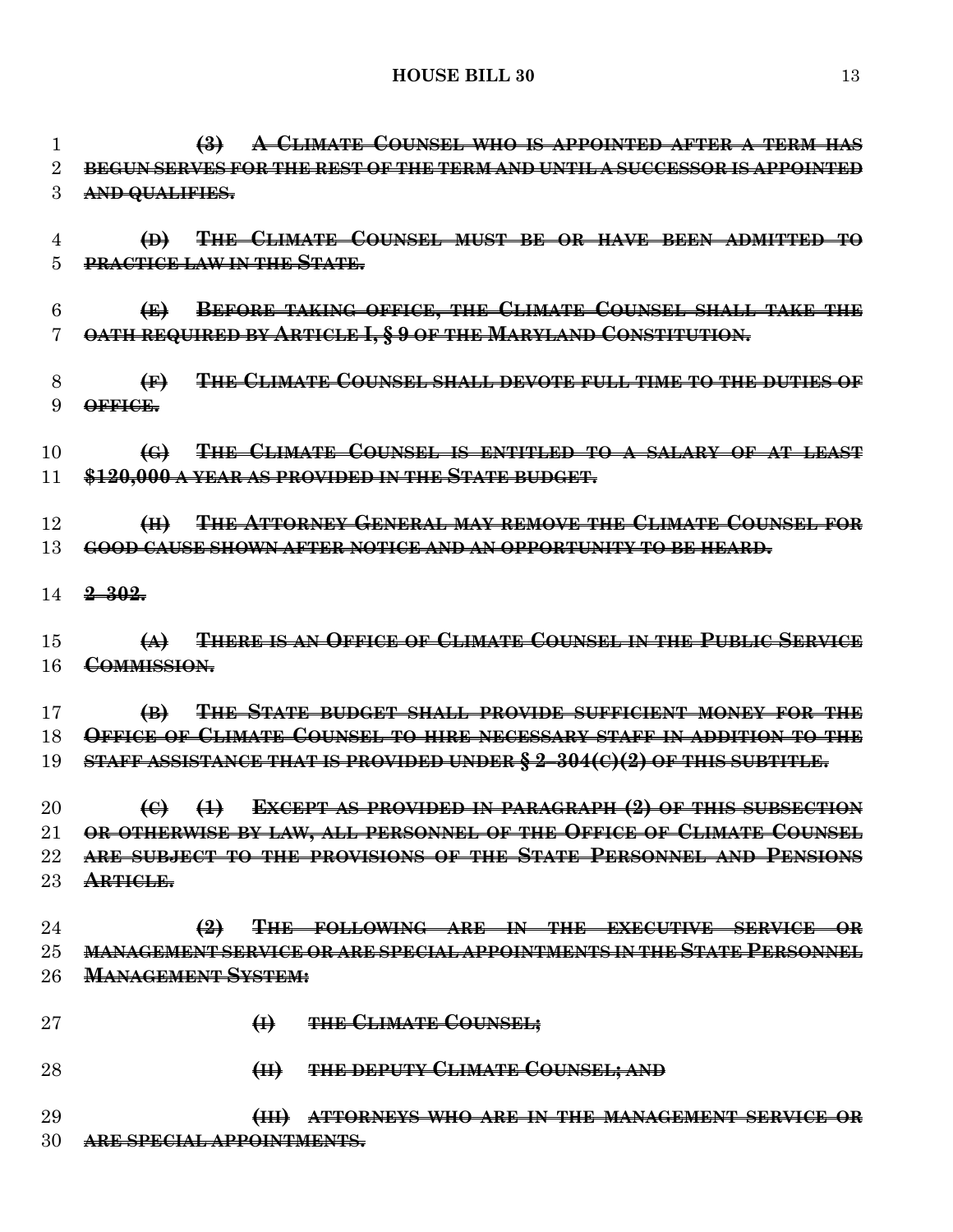**(D) THE COMPENSATION OF THE FOLLOWING PERSONNEL SHALL BE DETERMINED BY THE CLIMATE COUNSEL AND, IF POSSIBLE, IN ACCORDANCE WITH THE STATE PAY PLAN:**

- **(1) THE DEPUTY CLIMATE COUNSEL; (2) ATTORNEYS WHO ARE: (I) IN THE MANAGEMENT SERVICE; OR (II) SPECIAL APPOINTMENTS; AND (3) ALL POSITIONS IN MANAGEMENT, PROFESSIONAL, AND TECHNICAL CLASSIFICATIONS UNIQUE TO THE OFFICE OF CLIMATE COUNSEL. (E) (1) AT LEAST 45 DAYS BEFORE THE EFFECTIVE DATE OF THE CHANGE, THE CLIMATE COUNSEL SHALL SUBMIT TO THE SECRETARY OF BUDGET AND MANAGEMENT EACH CHANGE TO SALARY PLANS THAT INVOLVES INCREASES OR DECREASES IN SALARY RANGES OTHER THAN THOSE ASSOCIATED WITH ROUTINE RECLASSIFICATIONS AND PROMOTIONS OR GENERAL SALARY INCREASES**
- **APPROVED BY THE GENERAL ASSEMBLY.**
- **(2) REPORTABLE CHANGES INCLUDE CREATION OR ABOLITION OF CLASSES, REGRADING THE CLASSES FROM ONE ESTABLISHED RANGE TO ANOTHER, CHANGES IN SALARY GUIDELINES TO ADMINISTER THE PAY SCHEDULES, OR CREATION OF NEW PAY SCHEDULES OR RANGES.**
- 
- **(3) THE SECRETARY OF BUDGET AND MANAGEMENT SHALL:**
- 
- **(I) REVIEW THE PROPOSED CHANGES; AND**
- **(II) AT LEAST 15 DAYS BEFORE THE EFFECTIVE DATE OF THE PROPOSED CHANGES, ADVISE THE CLIMATE COUNSEL WHETHER THE CHANGES WOULD HAVE AN ADVERSE EFFECT ON COMPARABLE STATE JOBS.**
- **(4) FAILURE OF THE SECRETARY TO RESPOND IN A TIMELY MANNER IS NOT CONSIDERED A STATEMENT OF ADVERSE EFFECT.**

 **(F) ON OR BEFORE JANUARY 31 EACH YEAR, THE CLIMATE COUNSEL SHALL REPORT TO THE SECRETARY OF BUDGET AND MANAGEMENT AND, SUBJECT TO § 2–1257 OF THE STATE GOVERNMENT ARTICLE, TO THE GENERAL ASSEMBLY SETTING FORTH ALL PERSONNEL POSITIONS, CLASSIFICATIONS, AND SALARIES IN**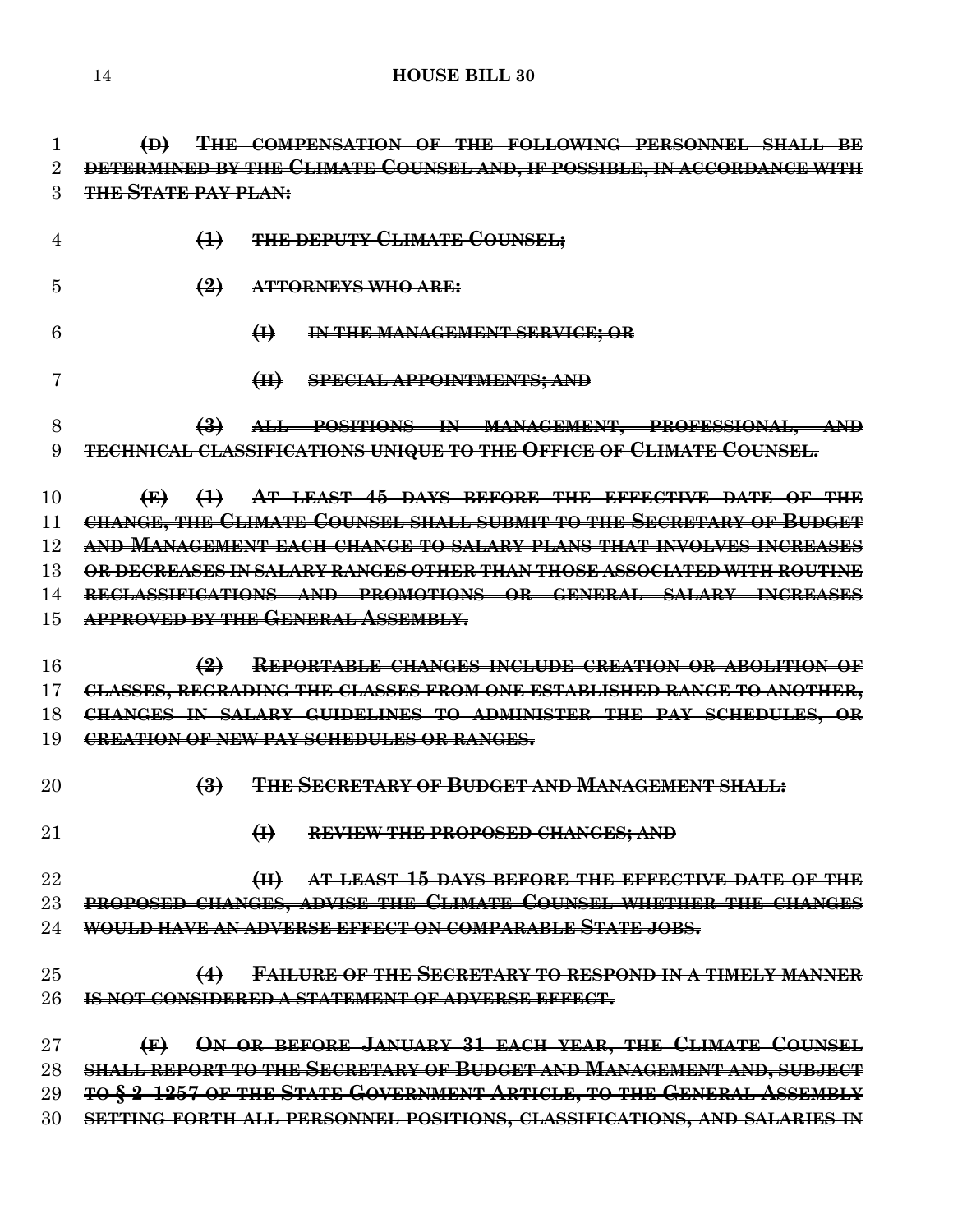| $\mathbf{1}$   | THE OFFICE OF CLIMATE COUNSEL, AS OF THE END OF THE PRECEDING CALENDAR                 |
|----------------|----------------------------------------------------------------------------------------|
| $\overline{2}$ | ¥ <del>EAR.</del>                                                                      |
|                |                                                                                        |
| 3              | THE OFFICE OF CLIMATE COUNSEL MAY RETAIN OR HIRE EXPERTS IN<br>$\left( \Theta \right)$ |
| 4              | THE FIELDS OF:                                                                         |
|                |                                                                                        |
| 5              | UTILITY REGULATION, INCLUDING COST OF CAPITAL EXPERTS,<br>$\leftrightarrow$            |
| 6              | RATE DESIGN EXPERTS, ACCOUNTANTS, ECONOMISTS, ENGINEERS,                               |
| 7              | <b>TRANSPORTATION SPECIALISTS, AND LAWYERS; AND</b>                                    |
| 8              | CLIMATE CHANGE, INCLUDING METEOROLOGISTS,<br>$\left(\frac{9}{2}\right)$                |
| 9              | OCEANOGRAPHERS, ECOLOGISTS, FORESTERS, GEOLOGISTS, SEISMOLOGISTS,                      |
| 10             | BOTANISTS, AND EXPERTS IN ANY OTHER FIELD OF SCIENCE THAT THE CLIMATE                  |
| 11             | COUNSEL DETERMINES IS NECESSARY.                                                       |
|                |                                                                                        |
|                | $12 \frac{2 - 303}{2 - 303}$                                                           |
|                |                                                                                        |
| 13             | (A) (1) THE OFFICE OF CLIMATE COUNSEL SHALL EVALUATE EACH                              |
| 14             | MATTER PENDING BEFORE THE COMMISSION TO DETERMINE WHETHER THE                          |
| 15             | ENVIRONMENTAL INTERESTS OF THE STATE AND ITS RESIDENTS ARE AFFECTED.                   |
|                |                                                                                        |
| 16             | (2) IF THE OFFICE OF CLIMATE COUNSEL CONSIDERS THE                                     |
| 17             | ENVIRONMENTAL INTERESTS OF THE STATE AND ITS RESIDENTS TO BE AFFECTED,                 |
| 18             | <u>THE OFFICE OF CLIMATE COUNSEL SHALL APPEAR BEFORE THE COMMISSION AND</u>            |
| 19             | COURTS ON BEHALF OF THE STATE AND ITS RESIDENTS IN EACH MATTER OR                      |
| 20             | PROCEEDING OVER WHICH THE COMMISSION HAS ORIGINAL JURISDICTION,                        |
| 21             | INCLUDING A PROCEEDING ON THE RATES, SERVICE, OR PRACTICES OF A PUBLIC                 |
| 22             | <b>SERVICE COMPANY OR ON A VIOLATION OF THIS DIVISION.</b>                             |
| 23             | (3) AS THE OFFICE OF CLIMATE COUNSEL CONSIDERS NECESSARY,                              |
| 24             | OFFICE OF CLIMATE<br>COUNSEL SHALL CONDUCT INVESTIGATIONS AND                          |
| $25\,$         | REQUEST THE<br>COMMISSION TO INITIATE PROCEEDINGS TO PROTECT THE                       |
| $26\,$         | <b>ENVIRONMENTAL INTERESTS OF THE STATE AND ITS RESIDENTS.</b>                         |
|                |                                                                                        |
| $27\,$         | THE CLIMATE COUNSEL SHALL ADMINISTER AND OPERATE THE<br>$\bigoplus$                    |
| 28             | <b>OFFICE OF CLIMATE COUNSEL.</b>                                                      |
|                |                                                                                        |

**2–304.**

**2–303.**

 **(A) IN APPEARANCES BEFORE THE COMMISSION AND COURTS ON BEHALF OF THE STATE AND ITS RESIDENTS, THE OFFICE OF CLIMATE COUNSEL HAS THE RIGHTS OF COUNSEL FOR A PARTY TO THE PROCEEDING, INCLUDING THOSE RIGHTS SPECIFIED IN § 3–107 OF THIS ARTICLE.**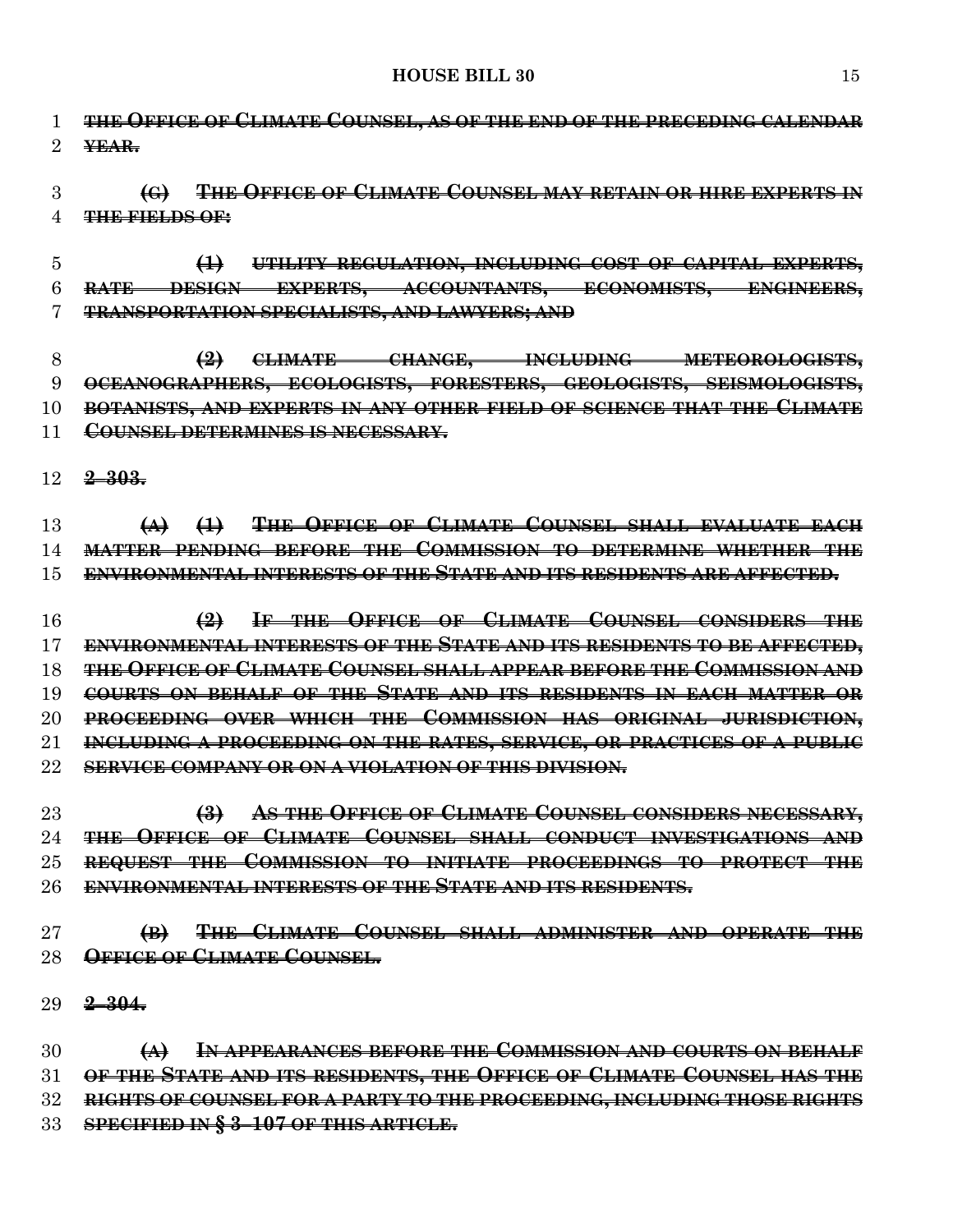**(B) THE OFFICE OF CLIMATE COUNSEL MAY APPEAR BEFORE ANY FEDERAL OR STATE UNIT TO PROTECT THE ENVIRONMENTAL INTERESTS OF THE STATE AND ITS RESIDENTS.**

 **(C) (1) EXCEPT AS OTHERWISE PROVIDED IN THIS ARTICLE AND CONSISTENT WITH THE PUBLIC INFORMATION ACT, THE OFFICE OF CLIMATE COUNSEL SHALL HAVE FULL ACCESS TO THE COMMISSION'S RECORDS AND SHALL HAVE THE BENEFIT OF ALL OTHER FACILITIES OR INFORMATION OF THE COMMISSION.**

 **(2) THE OFFICE OF CLIMATE COUNSEL IS ENTITLED TO THE ASSISTANCE OF THE COMMISSION'S STAFF, IF THE STAFF DETERMINES THAT THE ASSISTANCE IS CONSISTENT WITH THE STAFF'S RESPONSIBILITIES AND IF THE STAFF AND THE OFFICE OF CLIMATE COUNSEL AGREE THAT THE ASSISTANCE, IN A PARTICULAR MATTER, IS CONSISTENT WITH THEIR RESPECTIVE INTERESTS.**

 **(D) THE OFFICE OF CLIMATE COUNSEL MAY RECOMMEND LEGISLATION TO THE GENERAL ASSEMBLY ON ANY MATTER RELATED TO THE COMMISSION'S JURISDICTION THAT MAY AFFECT THE ENVIRONMENTAL INTERESTS OF THE STATE AND ITS RESIDENTS.**

**2–305.**

 **IF THE BUDGET FOR THE OFFICE OF CLIMATE COUNSEL IS INSUFFICIENT TO ALLOW IT TO PERFORM ITS DUTIES, THE OFFICE OF CLIMATE COUNSEL MAY APPLY TO THE BOARD OF PUBLIC WORKS FOR ADDITIONAL MONEY FROM THE GENERAL EMERGENCY FUND.**

**[**2–302.**] 2–402.**

 This subtitle applies to commissioners, the General Counsel, the People's Counsel, **THE** officers and employees of the Office of People's Counsel, **THE CLIMATE COUNSEL, THE OFFICERS AND EMPLOYEES OF THE OFFICE OF CLIMATE COUNSEL,** and the 27 officers and employees of the Commission.

**[**2–303.**] 2–403.**

 (a) This section applies to each individual subject to **[**§ 2–302**] § 2–402** of this 30 subtitle and to:

31 (<del>1)</del> each spouse, dependent child, parent, brother, or sister of each commissioner, the People's Counsel, **THE CLIMATE COUNSEL,** the General Counsel, and 33 each public utility law judge; and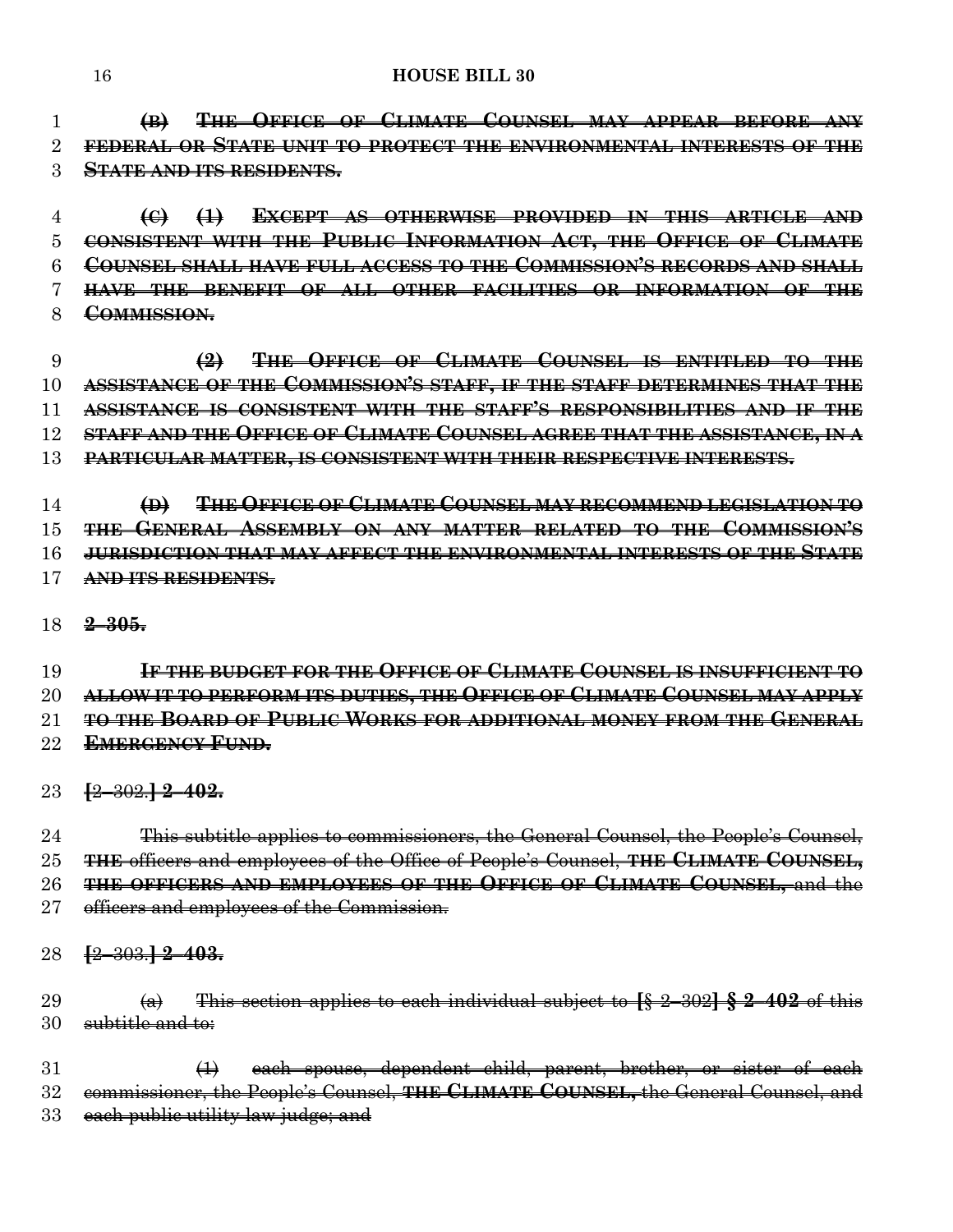| 1        | each spouse or dependent child of each other officer or employee of the<br>$\bigoplus$                        |
|----------|---------------------------------------------------------------------------------------------------------------|
| 2        | Commission [or], THE Office of People's Counsel, OR THE OFFICE OF CLIMATE                                     |
| 3        | COUNSEL.                                                                                                      |
| 4        | An individual subject to this section may not:<br>$\bigoplus$                                                 |
| 5        | hold an official relation to or connection with a public service company;<br>$\leftrightarrow$                |
| 6        | $\Theta$ r                                                                                                    |
| 7        | have a pecuniary interest in a public service company as the holder of<br>$\left(\frac{1}{2}\right)$          |
| 8        | stock or other securities or otherwise.                                                                       |
| 9        | $\left[\frac{2-304.12-404}{5}\right]$                                                                         |
| 10       | An individual subject to $\frac{52-302}{52-402}$ of this subtitle may not hold an office or                   |
| 11       | position or engage in a business or avocation that is incompatible with the duties of office                  |
| 12       | or service with the Commission [or], THE Office of People's Counsel, OR THE OFFICE OF                         |
| 13       | <b>CLIMATE COUNSEL</b>                                                                                        |
| 14       | $\frac{2 - 305.}{2 - 405}$                                                                                    |
| 15       | An individual subject to [§ 2-302] § 2-402 of this subtitle may not solicit, suggest,                         |
| 16       | request, or recommend directly or indirectly to a public service company that a person be                     |
| 17       | appointed to an office or place of employment.                                                                |
| 18       | $\left[\frac{2-306.}{2-406}\right]$                                                                           |
| 19       | Until at least 2 years have passed after leaving service as a commissioner [or],<br>$\left(\mathbf{a}\right)$ |
| $20\,$   | the People's Counsel, OR THE CLIMATE COUNSEL, an individual may not:                                          |
| 21       | represent a public service company before the Commission;<br>$\leftrightarrow$                                |
| 22       | appear before the Commission on behalf of a party to a Commission<br>$\left(\frac{2}{2}\right)$               |
| $\rm 23$ | proceeding; or                                                                                                |
|          |                                                                                                               |
| 24       | appear before the Commission on a matter within the jurisdiction of the<br>$\leftrightarrow$                  |
| $25\,$   | Commission.                                                                                                   |
| $26\,$   | Until at least 1 year has passed after leaving service with the Commission as<br>$\bigoplus$                  |
| $27\,$   | the General Counsel or a public utility law judge, an individual may not:                                     |
| 28       | $\leftrightarrow$<br>represent a public service company before the Commission;                                |
| 29       | appear before the Commission on behalf of a party to a Commission<br>$\circled{2}$                            |
| $30\,$   | proceeding; or                                                                                                |
|          |                                                                                                               |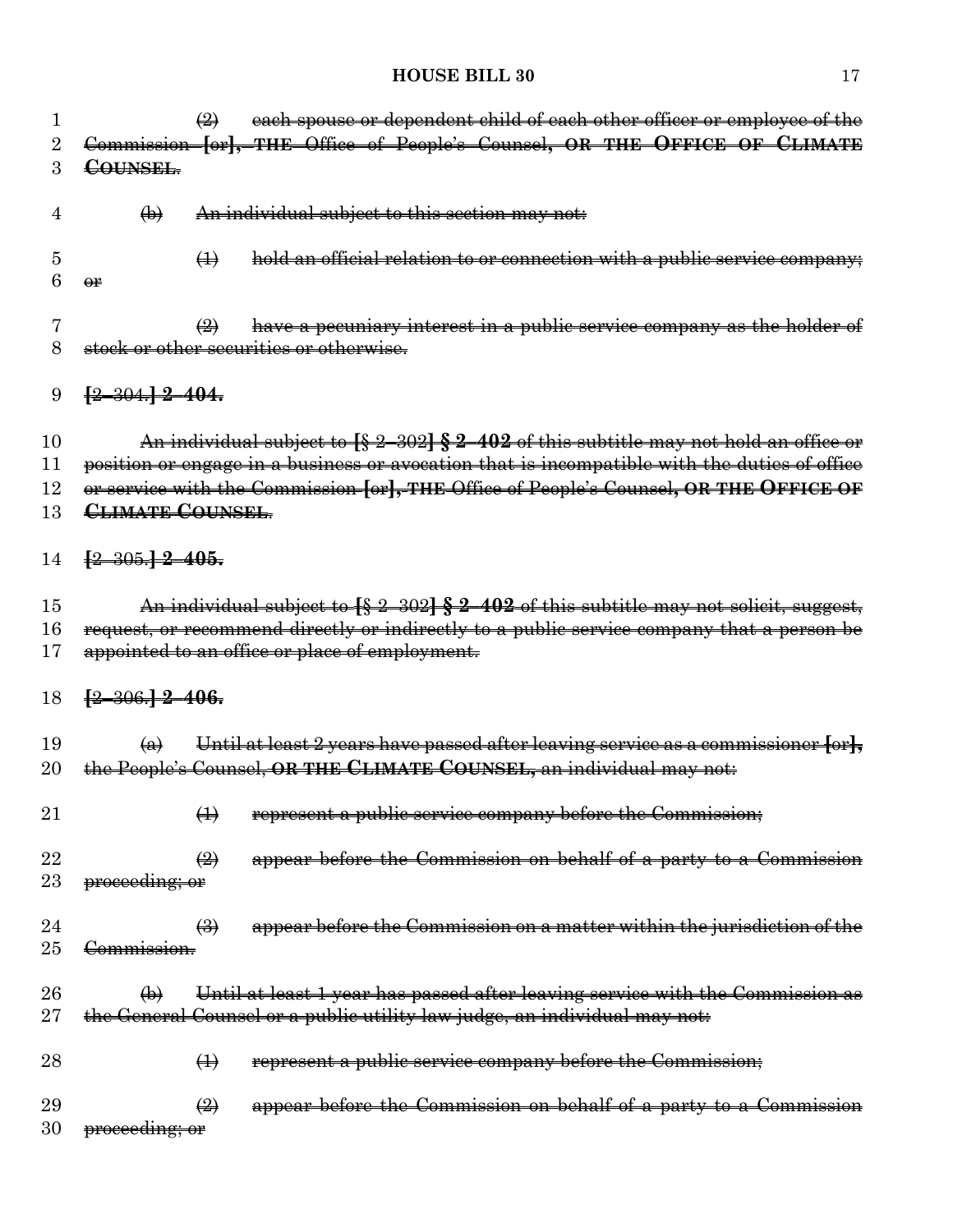|              | 18                                    | <b>HOUSE BILL 30</b>                                                                                                                                                       |
|--------------|---------------------------------------|----------------------------------------------------------------------------------------------------------------------------------------------------------------------------|
| $\perp$      |                                       | appear before the Commission on a matter within the jurisdiction of the<br>$\bigoplus$                                                                                     |
| 2            | Commission.                           |                                                                                                                                                                            |
|              |                                       |                                                                                                                                                                            |
| 3            | $\Theta$                              | Until at least 1 year has passed after leaving service with the Commission as                                                                                              |
| 5            |                                       | a commissioner, an individual may not receive financial benefit that is not otherwise<br>generally available to the public as a customer of a public service company from: |
|              |                                       |                                                                                                                                                                            |
| 6            |                                       | a public service company that is subject to the jurisdiction of the<br>$\bigoplus$                                                                                         |
|              | <del>Commission; or</del>             |                                                                                                                                                                            |
| 8            |                                       | a person that directly or indirectly, or through one or more<br>$\bigoplus$                                                                                                |
| 9            |                                       | intermediaries, controls, is controlled by, or is under common control with a public service                                                                               |
| $10\,$       |                                       | company that is subject to the jurisdiction of the Commission.                                                                                                             |
|              |                                       |                                                                                                                                                                            |
| 11           | $[2 - 307.]\,\,2 - 407.$              |                                                                                                                                                                            |
| 12           | $\left(\mathbf{a}\right)$             | This section applies to each individual subject to $\{§ 2-302\}$ § 2-402 of this                                                                                           |
| 13           | subtitle and to:                      |                                                                                                                                                                            |
|              |                                       |                                                                                                                                                                            |
| 14           |                                       | each spouse, dependent child, parent, brother, or sister of each<br>$\leftrightarrow$                                                                                      |
| 15<br>16     |                                       | commissioner, the People's Counsel, THE CLIMATE COUNSEL, the General Counsel, and<br>each public utility law judge; and                                                    |
|              |                                       |                                                                                                                                                                            |
| 17           |                                       | each spouse or dependent child of each other officer or employee of the<br>$\left(\frac{1}{2}\right)$                                                                      |
| 18           |                                       | Commission [or], THE Office of People's Counsel, OR THE OFFICE OF CLIMATE                                                                                                  |
| 19           | COUNSEL.                              |                                                                                                                                                                            |
| $20\,$       | $\bigoplus$                           | An individual subject to this section may not accept from a public<br>$\bigoplus$                                                                                          |
| 21           | service company                       | or its officers, agents, or employees, a gift, gratuity, or special                                                                                                        |
| $22\,$       | consideration.                        |                                                                                                                                                                            |
| 23           |                                       | This subsection does not preclude an individual from accepting a gift<br>$\left(\frac{2}{2}\right)$                                                                        |
| 24           | from a relative.                      |                                                                                                                                                                            |
|              |                                       |                                                                                                                                                                            |
| $25\,$       | $\left[\frac{2-308.}{2-408}\right]$   |                                                                                                                                                                            |
|              |                                       |                                                                                                                                                                            |
| 26<br>$27\,$ | $\left( a\right)$<br>subtitle and to: | This section applies to each individual subject to $\{\$ 2-302\}$ § 2-402 of this                                                                                          |
|              |                                       |                                                                                                                                                                            |
| 28           |                                       | each spouse, dependent child, parent, brother, or sister of each<br>$\leftrightarrow$                                                                                      |
| 29           |                                       | commissioner, the People's Counsel, THE CLIMATE COUNSEL, the General Counsel, and                                                                                          |
| 30           |                                       | each public utility law judge; and                                                                                                                                         |
| $31\,$       |                                       | each spouse or dependent child of each other officer or employee of the<br>$\left(\frac{1}{2}\right)$                                                                      |
| $32\,$       |                                       | Commission [or], THE Office of People's Counsel, OR THE OFFICE OF CLIMATE                                                                                                  |
| $33\,$       | COUNSEL.                              |                                                                                                                                                                            |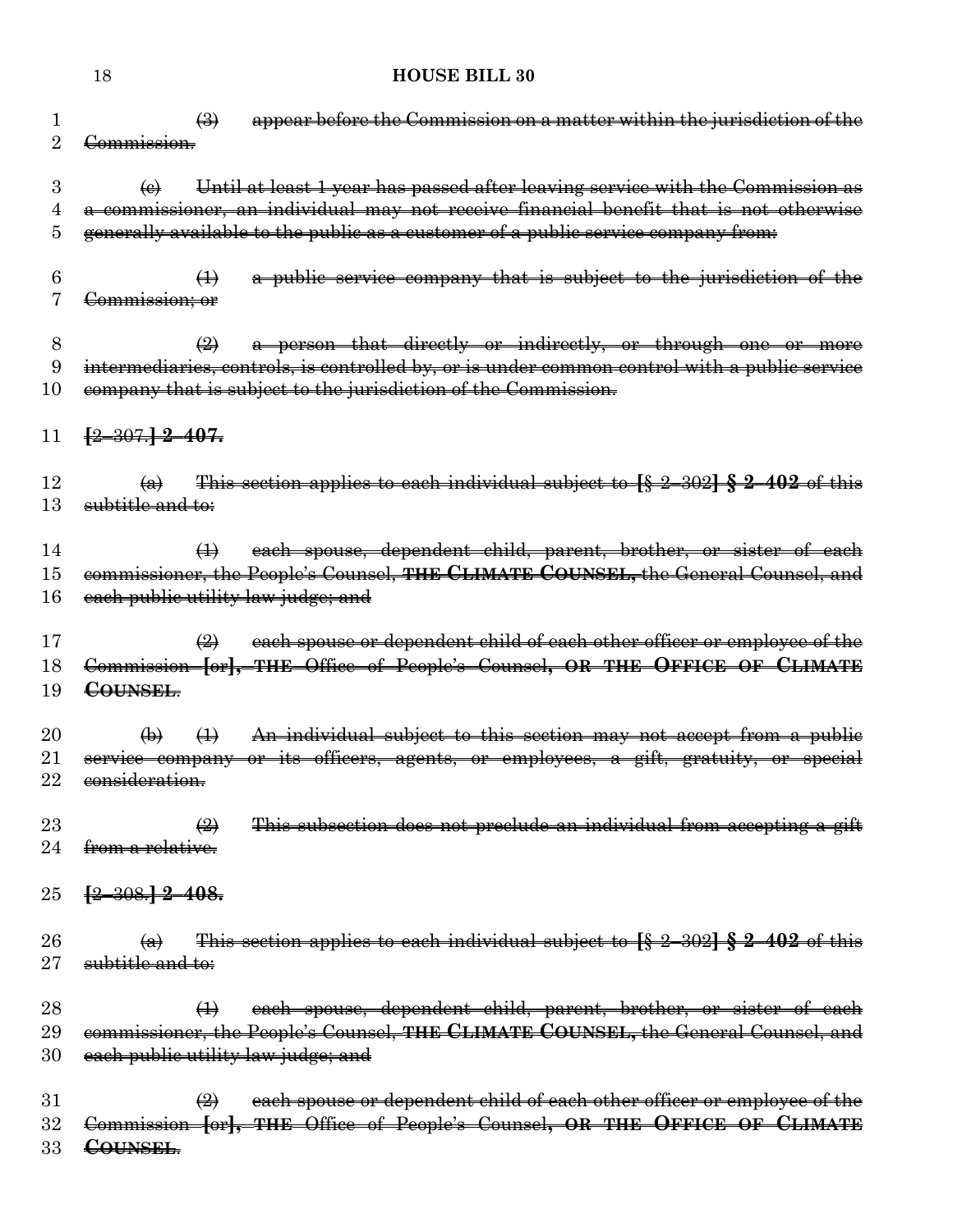|        | $\bigoplus$                      | $\leftrightarrow$ | A public service company or its officer, agent, or employee may not offer                    |
|--------|----------------------------------|-------------------|----------------------------------------------------------------------------------------------|
| 2      |                                  |                   | a gift, gratuity, or special consideration to an individual subject to this section.         |
|        |                                  |                   |                                                                                              |
| 3      |                                  | $\bigoplus$       | This section does not preclude an individual from offering a gift to a                       |
|        | relative.                        |                   |                                                                                              |
|        |                                  |                   |                                                                                              |
| 5      | $[2 - 300.]\,\frac{2 - 409.}{2}$ |                   |                                                                                              |
|        |                                  |                   |                                                                                              |
| 6      |                                  |                   | Except as directed by the Commission or a court or as authorized by law, an                  |
|        |                                  |                   | individual subject to [§ 2-302] § 2-402 of this subtitle may not divulge information learned |
| 8      |                                  |                   | while inspecting the plant or examining the records of a public service company.             |
|        |                                  |                   |                                                                                              |
| 9      | $[2 - 310.] 2 - 410.$            |                   |                                                                                              |
|        |                                  |                   |                                                                                              |
| 10     |                                  |                   | An individual subject to $\{§ 2-302\}$ § 2-402 of this subtitle may not violate this         |
| 11     | division.                        |                   |                                                                                              |
| 12     | $3 - 102.$                       |                   |                                                                                              |
|        |                                  |                   |                                                                                              |
| 13     | $\left( a\right)$                | $\leftrightarrow$ | Any person may file a complaint with the Commission.                                         |
|        |                                  |                   |                                                                                              |
| 14     |                                  | $\bigoplus$       | The complaint shall be in writing and set forth circumstances that                           |
| 15     |                                  |                   | allege a violation of this division by a public service company.                             |
|        |                                  |                   |                                                                                              |
| 16     | $\bigoplus$                      |                   | If a complaint filed under subsection (a) of this section states on its face a               |
| 17     |                                  |                   | violation of this article or if the Commission determines that the complaint deserves an     |
| 18     |                                  |                   | explanation, the Commission shall:                                                           |
|        |                                  |                   |                                                                                              |
| 19     |                                  | $\bigoplus$       | serve a copy of the complaint on the public service company; and                             |
|        |                                  |                   |                                                                                              |
| 20     |                                  | $\bigoplus$       | issue an order that requires the public service company to satisfy or                        |
| $21\,$ |                                  |                   | answer the complaint in writing within a specified time.                                     |
|        |                                  |                   |                                                                                              |
| 22     | $\leftrightarrow$                |                   | A person that is the subject of a complaint filed by any person or the                       |
| $23\,$ |                                  |                   | Commission is entitled to a hearing in a contested case that results from the complaint.     |
|        |                                  |                   |                                                                                              |
| 24     | $\overline{\mathbf{a}}$          | $\leftrightarrow$ | Subject to paragraph (2) of this subsection, the Commission must                             |
| $25\,$ |                                  |                   | conduct an investigation of the matters in a complaint filed under this section if the       |
| 26     |                                  |                   | complaint concerns the following:                                                            |
|        |                                  |                   |                                                                                              |
| $27\,$ |                                  |                   | the quality or reliability of gas supply or electric power supply;<br>$\ddot{\Theta}$        |
| 28     | $\Theta$ r                       |                   |                                                                                              |
| 29     |                                  |                   | $\overrightarrow{H}$<br>the price of gas or electricity.                                     |
|        |                                  |                   |                                                                                              |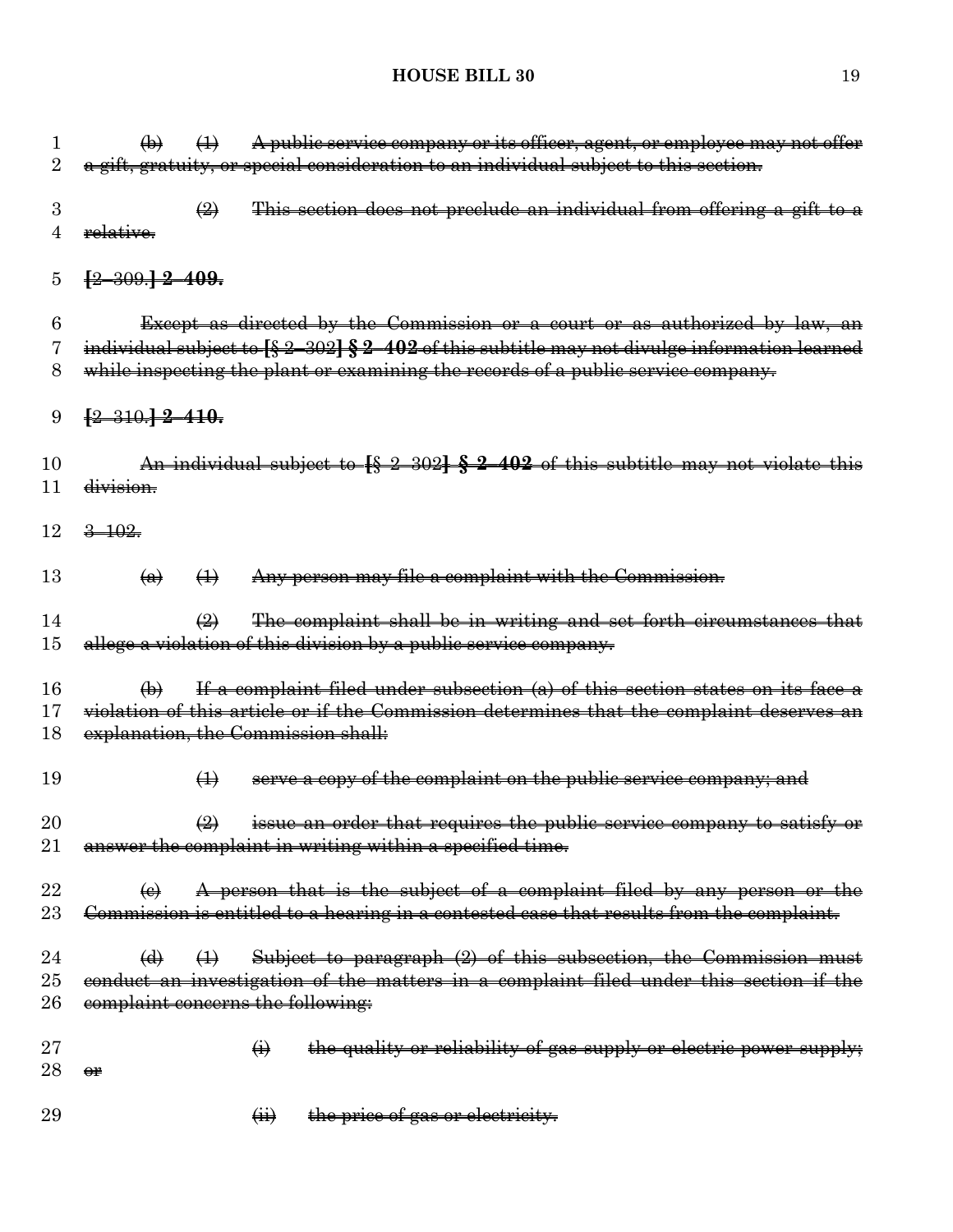|                              | <b>HOUSE BILL 30</b><br>20                                                                                                                                                                                                                                                                                             |
|------------------------------|------------------------------------------------------------------------------------------------------------------------------------------------------------------------------------------------------------------------------------------------------------------------------------------------------------------------|
| $\perp$<br>$\overline{2}$    | $\bigoplus$<br>In order to be entitled to an investigation under paragraph (1) of this<br>subsection, the complaint shall be signed by:                                                                                                                                                                                |
| 3                            | the People's Counsel;<br>$\leftrightarrow$                                                                                                                                                                                                                                                                             |
| 4                            | <b>THE CLIMATE COUNSEL:</b><br>$\overline{(\mathbf{ii})}$                                                                                                                                                                                                                                                              |
| 5<br>6                       | (III) the chief executive or local legislative body of a municipal<br>corporation or county in which a gas or electric company is authorized to operate; or                                                                                                                                                            |
| 7<br>8                       | $\overline{f(iii)}$ (IV) not less than 100 customers of the gas company or electric<br>company, with the names and addresses of the customers set out in the complaint.                                                                                                                                                |
| 9<br>10                      | The Commission shall begin proceedings on its own motion against a<br>$\leftrightarrow$<br>$\Theta$<br>person by filing a complaint.                                                                                                                                                                                   |
| 11<br>12<br>13               | The complaint filed under paragraph (1) of this subsection for the first<br>time in a proceeding shall be served on the person that is the subject of the complaint before<br>any hearing on the matter.                                                                                                               |
| 14<br>15                     | Unless a complaint is voluntarily satisfied, the Commission shall take final<br>$\bigoplus$<br>action on each complaint by issuing an order that:                                                                                                                                                                      |
| 16                           | dismisses the complaint;<br>$\leftrightarrow$                                                                                                                                                                                                                                                                          |
| 17                           | $\left(\frac{1}{2}\right)$<br>directs full or partial satisfaction of the complaint; or                                                                                                                                                                                                                                |
| 18                           | directs any action that the Commission considers to be warranted.<br>$\leftrightarrow$                                                                                                                                                                                                                                 |
| 19                           | $3 - 202.$                                                                                                                                                                                                                                                                                                             |
| $20\,$<br>$21\,$<br>22<br>23 | Except for the staff of the Commission, a party or person in interest, including<br>$\left( \Theta \right)$<br>the People's Counsel AND THE CLIMATE COUNSEL, that is dissatisfied by a final decision<br>or order of the Commission may seek judicial review of the decision or order as provided in<br>this subtitle. |
| 24<br>25                     | The Secretary of Natural Resources may seek judicial review under this<br>$\bigoplus$<br>subtitle of a final decision or order of the Commission made under §§ 7-201 through 7-204,                                                                                                                                    |
| $26\,$<br>$\rm 27$           | $\frac{6}{3}$ 7-207, or $\frac{6}{3}$ 7-208 of this article that relates to the environmental aspects of power plant<br>siting.                                                                                                                                                                                        |
| 28<br>29                     | The Secretary of the Environment may seek judicial review of a final decision<br>$\Theta$<br>or order of the Commission made under §§ 7-205 and 7-206 of this article.                                                                                                                                                 |
| 30<br>$31\,$                 | If the Motor Vehicle Administration suspends or revokes the registration of a<br>$\Theta$<br>motor vehicle carrier in accordance with an order of the Commission, only the order of the                                                                                                                                |
| 32                           | Commission is subject to review under this section.                                                                                                                                                                                                                                                                    |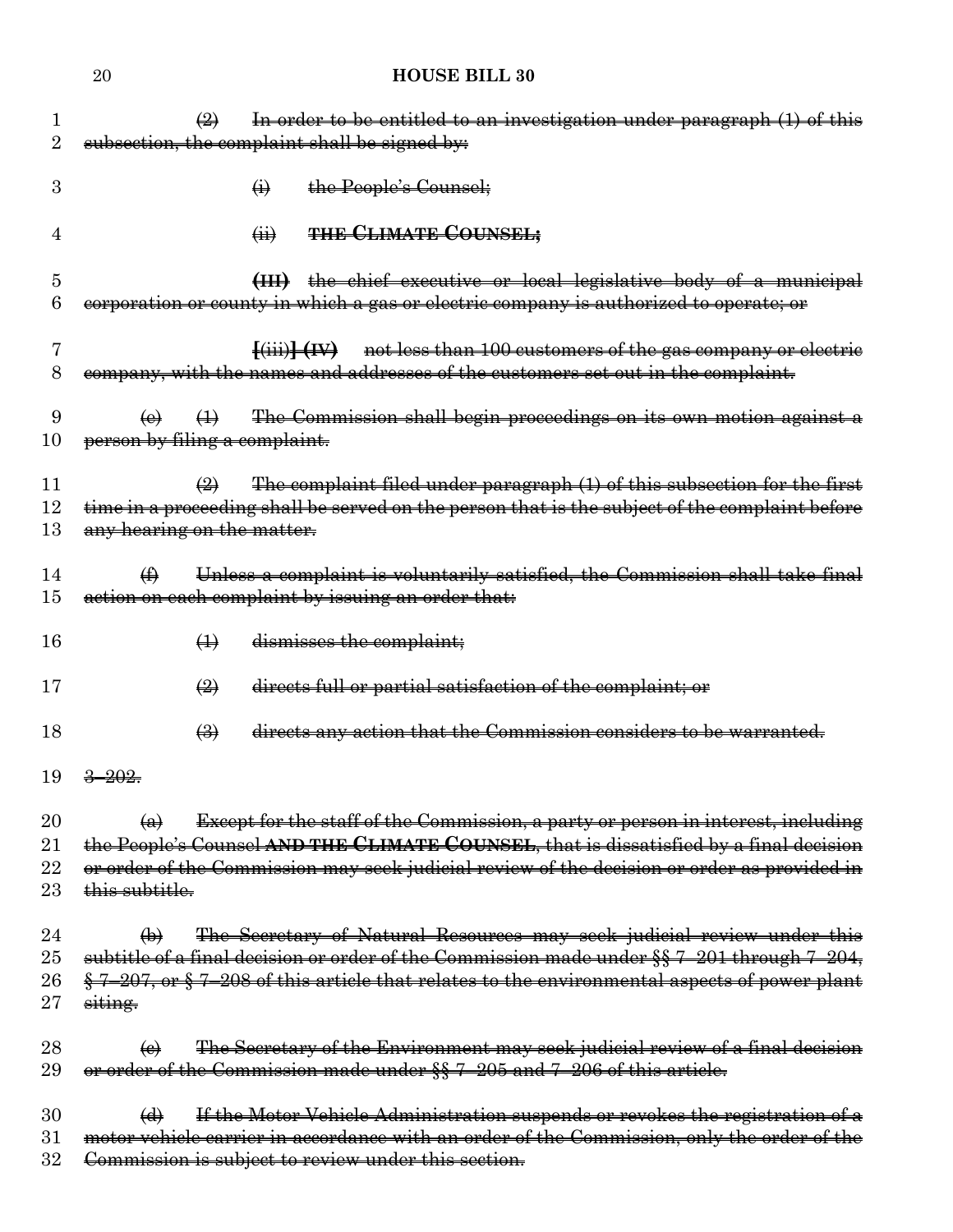| 1        | $7 - 216.$                                |                                  |                      |                                                                                        |
|----------|-------------------------------------------|----------------------------------|----------------------|----------------------------------------------------------------------------------------|
| 2        | $\bigoplus$<br>$\leftrightarrow$          |                                  |                      | The Commission shall establish an Energy Storage Pilot Program.                        |
| 3        |                                           | $\bigoplus$                      |                      | The cumulative size of the pilot projects under the program shall be                   |
| 4        |                                           |                                  |                      | between 5 and 10 megawatts, with a minimum of 15 megawatt-hours.                       |
| 5        | $\left( \mathbf{h} \right)$               | (4)<br>$\leftrightarrow$         |                      | The Commission shall solicit comments from the Maryland                                |
| 6        |                                           |                                  |                      | Energy Administration, the Office of People's Counsel, THE OFFICE OF CLIMATE           |
|          |                                           |                                  |                      | COUNSEL, and other stakeholders and hold a hearing on each application submitted under |
| 8        | subsection (d) of this section.           |                                  |                      |                                                                                        |
| 9        |                                           | $\overline{a}$                   |                      | The Commission shall approve, approve with modifications, or                           |
| 10       |                                           |                                  |                      | reject an application submitted under subsection (d) of this section after:            |
| 11       |                                           |                                  | $\pm$                | receiving comments from the Maryland Energy                                            |
| 12       |                                           |                                  |                      | Administration, the Office of People's Counsel, THE OFFICE OF CLIMATE COUNSEL, and     |
| 13       | other stakeholders and holding a hearing; |                                  |                      |                                                                                        |
| 14       |                                           |                                  | $\frac{9}{2}$        | considering the projected costs and benefits of the projects                           |
| $15\,$   |                                           |                                  |                      | proposed for inclusion in the pilot program; and                                       |
| 16       |                                           |                                  | $\frac{9}{2}$        | determining whether the project is in the public and                                   |
| 17       | <del>ratepayer interest.</del>            |                                  |                      |                                                                                        |
| 18       |                                           | $\bigoplus$<br>$\leftrightarrow$ |                      | On or before July 1 of 2023, 2024, and 2025, an investor-owned                         |
| 19       |                                           |                                  |                      | electric company shall submit to the Commission, the Maryland Energy Administration,   |
| $20\,$   |                                           |                                  |                      | [and] the Office of People's Counsel, AND THE OFFICE OF CLIMATE COUNSEL                |
| $\rm 21$ | information or data concerning:           |                                  |                      |                                                                                        |
| 22       |                                           |                                  | $\ddagger$           | estimated project costs;                                                               |
| 23       |                                           |                                  | $\frac{9}{27}$       | final project costs;                                                                   |
| 24       |                                           |                                  | $\frac{3}{2}$        | the number of days necessary to achieve project                                        |
| $25\,$   | interconnection;                          |                                  |                      |                                                                                        |
| 26       |                                           |                                  | 4.                   | the total cost of project interconnection;                                             |
| $27\,$   |                                           |                                  | Б.                   | the number of days necessary to achieve project                                        |
| 28       | permitting;                               |                                  |                      |                                                                                        |
|          |                                           |                                  |                      |                                                                                        |
| 29       |                                           |                                  | 6.                   | the total cost of project permitting;                                                  |
| 30       |                                           |                                  | $\frac{1}{\sqrt{2}}$ | the contractual or committed commercial operation date;                                |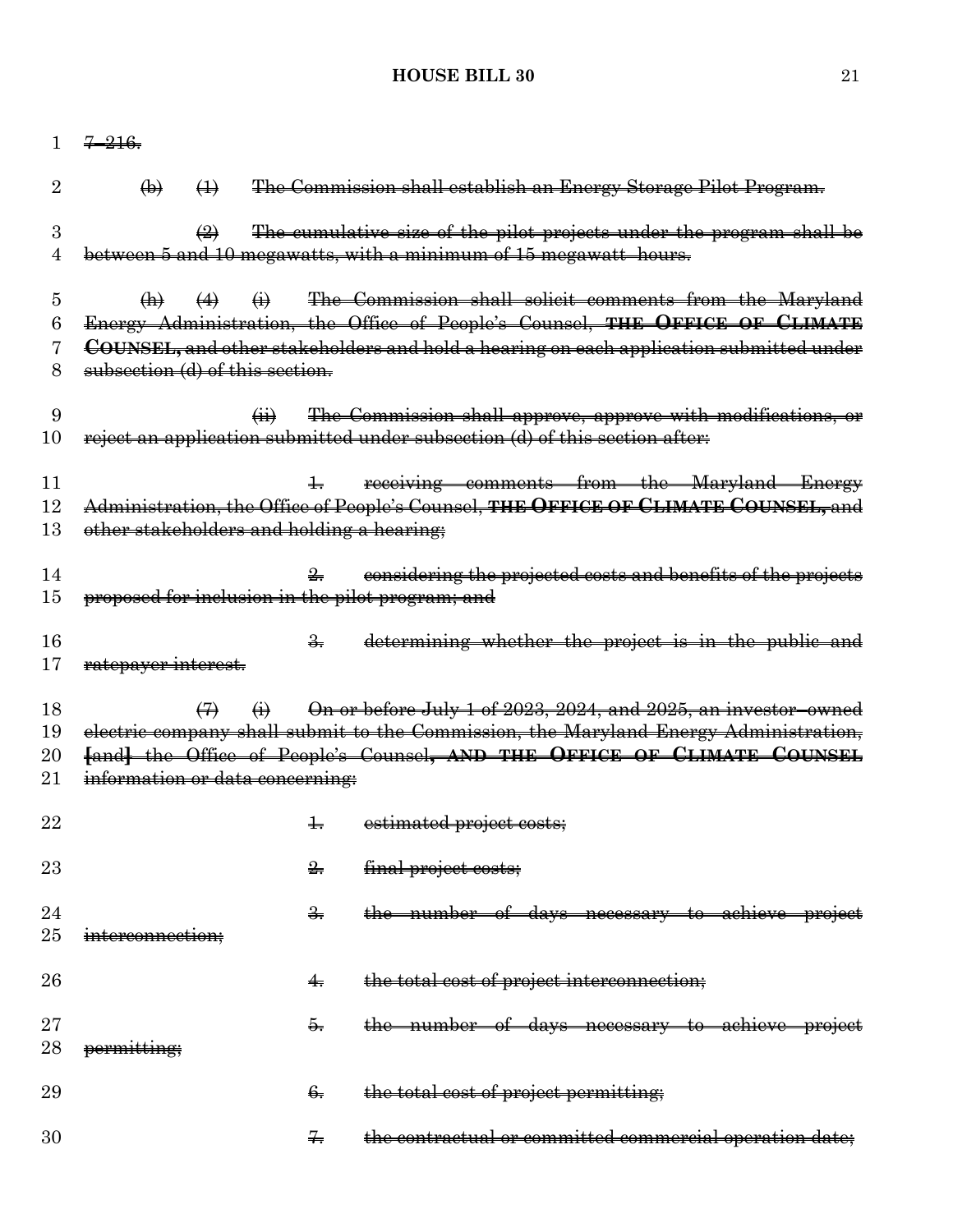|                 | 22                              |                  | <b>HOUSE BILL 30</b>                                       |
|-----------------|---------------------------------|------------------|------------------------------------------------------------|
| $\mathbf{1}$    |                                 | 8.               | the actual commercial operation date;                      |
| $\overline{2}$  |                                 | $\theta$ .       | the name and address of the project developer;             |
| 3               |                                 | $\frac{10}{10}$  | the location and address of the project;                   |
| 4               |                                 | $\pm$            | the size of the energy storage project in watts;           |
| 5               |                                 | $\frac{12}{1}$   | the duration of the energy storage project in watt-hours;  |
| 6               |                                 | $\frac{12}{10}$  | the type of energy storage technology;                     |
| 7               |                                 | $\pm$            | the identities of any project owners or lessors;           |
| 8               |                                 | <del>15.</del>   | any project financing methods;                             |
| 9<br>10         | project;                        | $\pm 6.$         | the identity of any entity that provides financing for the |
| 11              |                                 | $+7$             | the length of any project contract;                        |
| 12<br>13        | manufacturer;                   | $\frac{18}{100}$ | any inverters used for the project, including the type and |
|                 |                                 |                  |                                                            |
| 14              |                                 | $\frac{10}{10}$  | any manufacturer warranty, including its duration;         |
| 15              |                                 | <del>20.</del>   | any developer warranty, including its duration;            |
| 16              |                                 | $\frac{21}{2}$   | any technology with which the project is paired;           |
| 17<br>18        | eonfigured;                     | $\frac{22}{2}$   | how meters and inverters associated with the project are   |
|                 |                                 |                  |                                                            |
| 19              |                                 | 23.              | any system integrator associated with the project;         |
| $\overline{20}$ |                                 | $\frac{24}{7}$   | project safety, including battery type and chemistry;      |
| 21<br>22        |                                 | $\frac{25}{20}$  | any energy management system associated with the           |
|                 | project;                        |                  |                                                            |
| $23\,$<br>24    | with the project;               | 26.              | any energy storage power conversion system associated      |
| 25              |                                 | $\frac{27}{27}$  | the business model selected for the project under          |
| 26              | subsection (c) of this section; |                  |                                                            |
| $27\,$          |                                 | 28.              | the cost recovery mechanism for the project;               |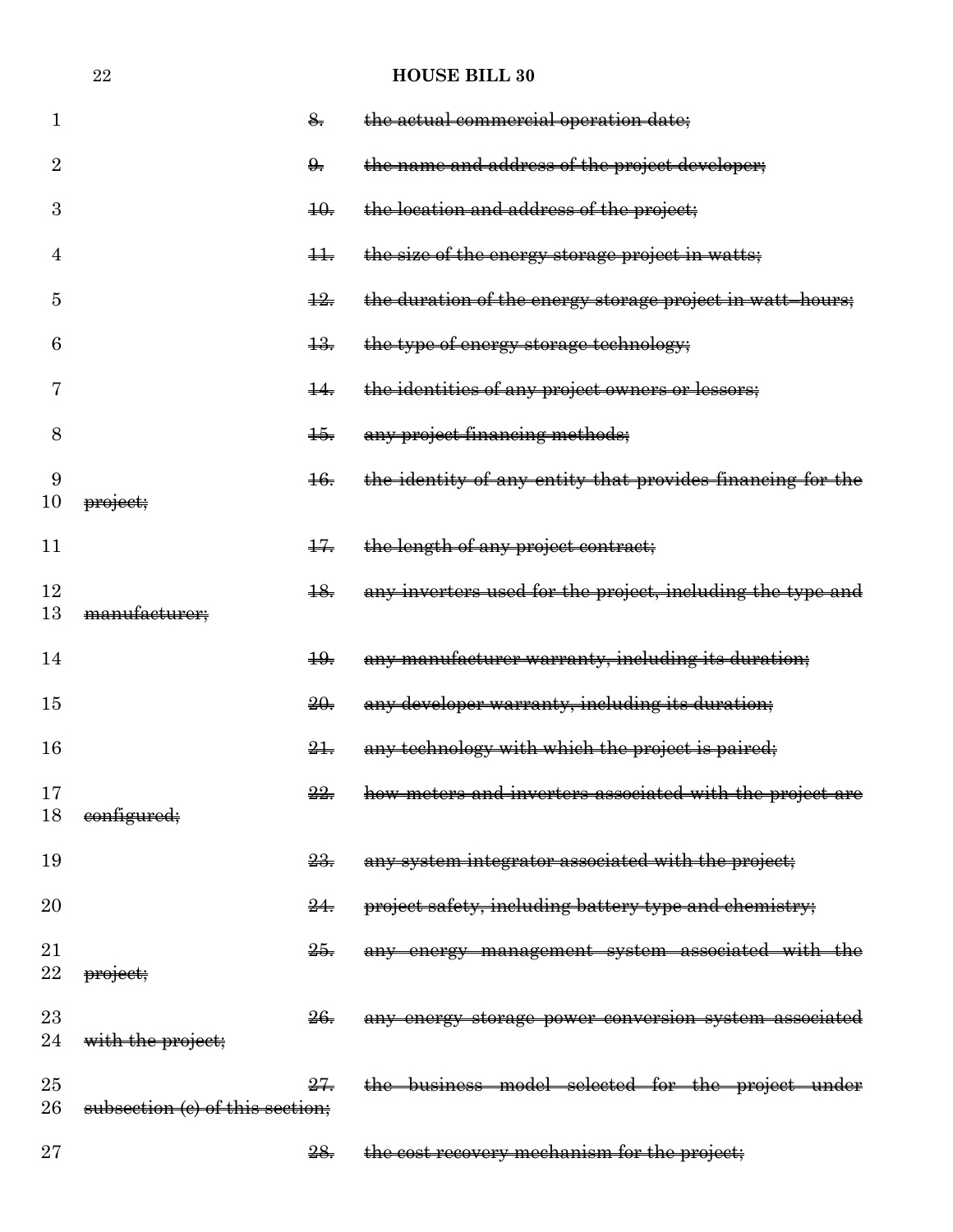| 1                   | 29.                                                             | the rate of return applied to the project;                                                                                                                                         |
|---------------------|-----------------------------------------------------------------|------------------------------------------------------------------------------------------------------------------------------------------------------------------------------------|
| $\overline{2}$<br>3 | $\frac{30}{2}$                                                  | for a virtual power plant project under subsection $(e)(4)$ of<br>this section, the number and type of customers participating;                                                    |
| 4<br>5              | $\frac{31}{2}$<br>this section, the identity of the aggregator; | for a virtual power plant project under subsection $(e)(4)$ of                                                                                                                     |
| 6                   | third-party use of the storage asset;                           | operational challenges related to multiple stakeholder or                                                                                                                          |
| 8<br>9              | any wholesale market revenues;                                  | the types of revenue expected from the project, including                                                                                                                          |
| 10<br>11            | <del>wholesale market revenues;</del>                           | the types of revenue provided by the project, including any                                                                                                                        |
| 12                  | $\frac{35}{100}$                                                | the distribution need the project addressed;                                                                                                                                       |
| 13<br>14            | <del>36.</del><br>an alternative investment;                    | the amount of time the project is expected to defer the need                                                                                                                       |
| 15<br>16            | $\frac{37}{27}$                                                 | any value of optionality associated with the amount of<br>time the project is expected to defer the need for an alternative investment;                                            |
| 17<br>18            | <del>38.</del><br>installed:                                    | the expected load projection before the project was                                                                                                                                |
| 19                  | $\frac{30}{20}$                                                 | enhanced grid reliability as a result of the project;                                                                                                                              |
| 20<br>21            | 40.                                                             | for a utility and third-party project under subsection $(e)(2)$<br>of this section, the dollar value of the lease payments from the third party to the utility;                    |
| 22<br>23            | $\ddagger$                                                      | for a utility and third-party project under subsection $\left(\frac{c}{2}\right)$<br>of this section, the duration of the lease agreement between the third party and the utility; |
| 24<br>25            | <del>42.</del><br>social benefits;                              | any other identified benefits, including resiliency and                                                                                                                            |
| 26                  | 43.                                                             | expected and actual storage system cycling;                                                                                                                                        |
| 27<br>28            | without challenges or problems;                                 | the project's success in switching between applications                                                                                                                            |
| 29<br>30            | 45.<br>application;                                             | occasions when the project was unable to serve<br><del>a</del> n                                                                                                                   |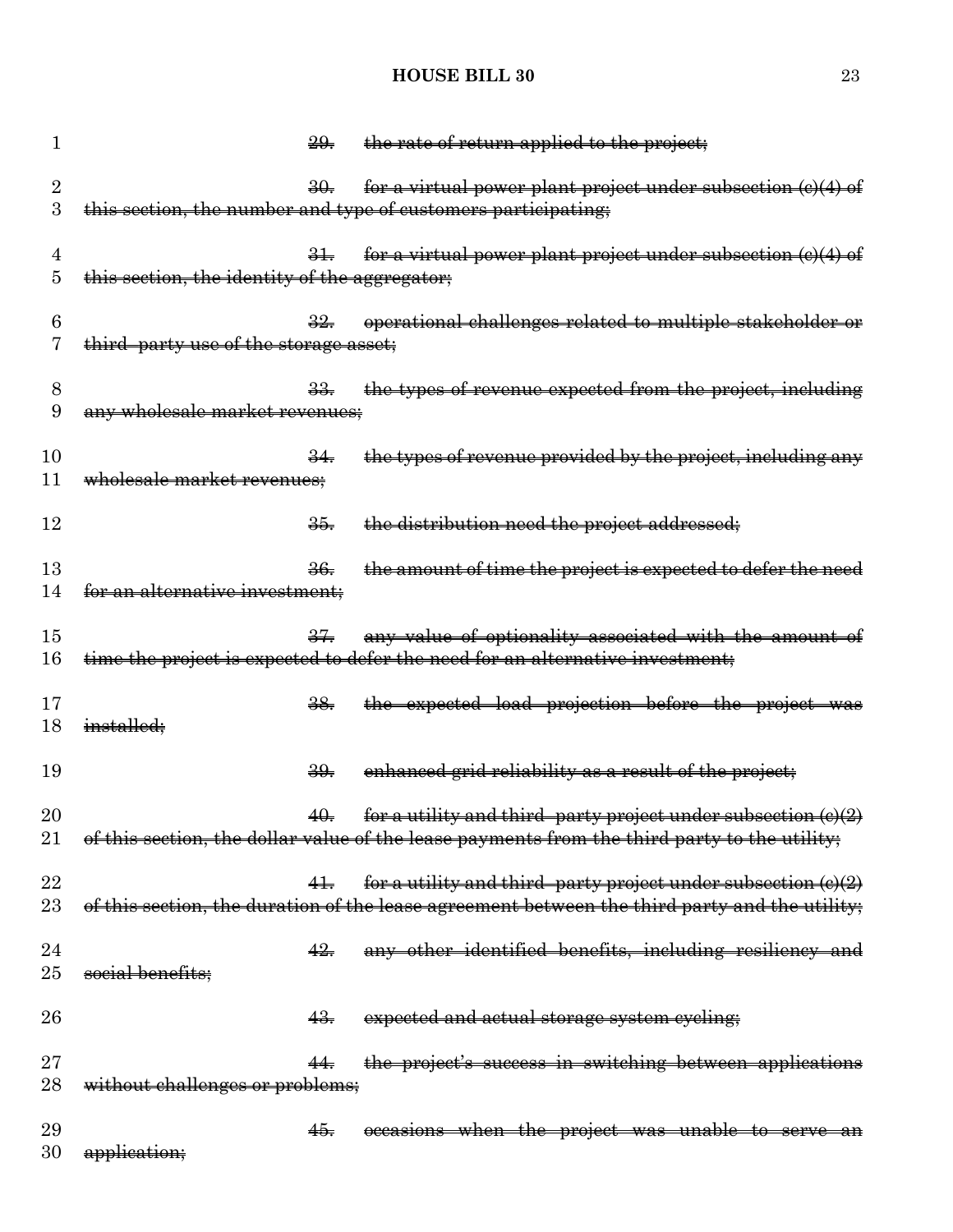|                | 24                                               |                                | <b>HOUSE BILL 30</b>                                                                                                                                             |
|----------------|--------------------------------------------------|--------------------------------|------------------------------------------------------------------------------------------------------------------------------------------------------------------|
|                |                                                  |                                |                                                                                                                                                                  |
| $\mathbf{1}$   |                                                  |                                | any project delays and the causes for the delays;<br>46.                                                                                                         |
| $\overline{2}$ |                                                  |                                | 47.<br>any emissions reductions expected as a result of the                                                                                                      |
| 3              | <del>project; and</del>                          |                                |                                                                                                                                                                  |
|                |                                                  |                                |                                                                                                                                                                  |
| 4              |                                                  |                                | any other information required by the Commission.<br>48.                                                                                                         |
| 5              |                                                  |                                | Subject to subparagraph (iv) of this paragraph, an                                                                                                               |
| 6              |                                                  |                                | investor-owned electric company shall make all data provided under subparagraph (i) of                                                                           |
| 7              |                                                  |                                | this paragraph that is not proprietary or confidential available to the public.                                                                                  |
| 8              |                                                  | $\overleftrightarrow{iii}$     | To the extent possible, any annualized data provided under                                                                                                       |
| 9              |                                                  |                                | subparagraph (i) of this paragraph shall be seasonally adjusted.                                                                                                 |
|                |                                                  |                                |                                                                                                                                                                  |
| 10<br>11       | determine:                                       |                                | After receiving comments from all parties, the Commission shall                                                                                                  |
|                |                                                  |                                |                                                                                                                                                                  |
| 12             |                                                  |                                | which data related to the projects shall be made available                                                                                                       |
| 13             |                                                  |                                | only to the technical staff of the Commission [and], the Office of People's Counsel, AND                                                                         |
| 14             |                                                  |                                | <b>THE OFFICE OF CLIMATE COUNSEL; and</b>                                                                                                                        |
| 15             |                                                  |                                | which data related to the projects shall be made available<br>$\frac{9}{2}$                                                                                      |
| 16             | to the public.                                   |                                |                                                                                                                                                                  |
| 17             |                                                  |                                |                                                                                                                                                                  |
| 18             | $\leftrightarrow$<br>$\left( \mathbf{R} \right)$ |                                | Except as provided in subsection (i) of this section, on or before July 1,<br>2026, in consultation with the Maryland Energy Administration [and], the Office of |
| 19             |                                                  |                                | People's Counsel, AND THE OFFICE OF CLIMATE COUNSEL, the Commission shall                                                                                        |
| 20             |                                                  |                                | evaluate the projects approved under this section based on:                                                                                                      |
|                |                                                  |                                |                                                                                                                                                                  |
| 21             |                                                  | $\bigoplus$                    | the overall cost of the project;                                                                                                                                 |
| 22             |                                                  | $\overleftrightarrow{H}$       | whether the project was optimized through multiple                                                                                                               |
| 23             | applications;                                    |                                |                                                                                                                                                                  |
|                |                                                  |                                |                                                                                                                                                                  |
| 24             |                                                  | $\overleftrightarrow{H}$       | whether the project managed to capture different value streams;                                                                                                  |
| 25             |                                                  | $\overline{(+)}$               | whether the project reduced system costs;                                                                                                                        |
|                |                                                  |                                |                                                                                                                                                                  |
| 26             |                                                  | $\leftrightarrow$              | whether the project deferred or replaced entirely a traditional                                                                                                  |
| $27\,$         |                                                  |                                | investment on the distribution system, and any value of such a deferral or replacement;                                                                          |
| 28             |                                                  | $\overline{(\overline{w})}$    | an analysis of any funds generated from the wholesale market;                                                                                                    |
| 29             |                                                  | $\overline{w}$                 | other benefits provided as a result of the project;                                                                                                              |
|                |                                                  |                                |                                                                                                                                                                  |
| 30             |                                                  | $\overline{(\overline{viii})}$ | issues that the project encountered in implementation; and                                                                                                       |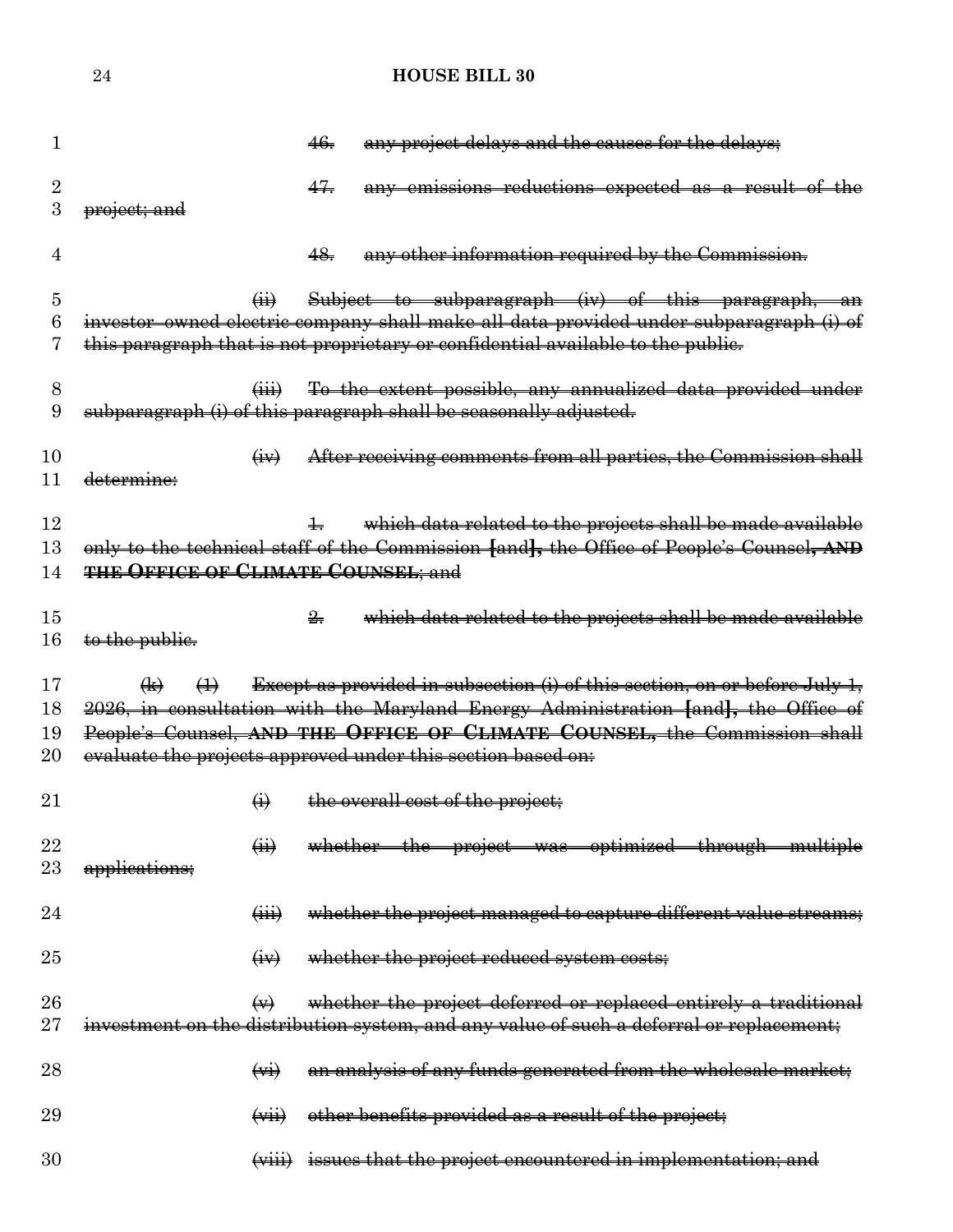| 1              |                                     | whether the project altered the quality or availability of<br>$\left(\frac{1}{11}\right)$     |
|----------------|-------------------------------------|-----------------------------------------------------------------------------------------------|
| $\overline{2}$ | electricity supply.                 |                                                                                               |
|                | $7 - 507.$                          |                                                                                               |
| 3              |                                     |                                                                                               |
| 4              | $\bigoplus$                         | The Commission may revoke or suspend the license of an electricity<br>$\leftrightarrow$       |
| 5              |                                     | supplier, impose a civil penalty or other remedy, order a refund or credit to a customer, or  |
| 6              |                                     | impose a moratorium on adding or soliciting additional customers by the electricity           |
| 7              |                                     | supplier, for just cause on the Commission's own investigation or on complaint of the Office  |
| 8              |                                     | of People's Counsel, THE CLIMATE COUNSEL, the Attorney General, or an affected party.         |
| 9              | $\Theta$                            | The People's Counsel shall have the same authority in licensing, complaint,                   |
| 10             |                                     | and dispute resolution proceedings as it has in Title 2 of this article.                      |
| 11             | $\Theta$                            | THE CLIMATE COUNSEL SHALL HAVE THE SAME AUTHORITY IN                                          |
| 12             |                                     | <b>LICENSING, COMPLAINT, AND DISPUTE RESOLUTION PROCEEDINGS AS IT HAS IN</b>                  |
| 13             |                                     | <b>TITLE 2 OF THIS ARTICLE.</b>                                                               |
|                |                                     |                                                                                               |
|                | $14 \frac{7}{605}$                  |                                                                                               |
| 15             | $\Theta$                            | The People's Counsel has the same authority in licensing, complaint, and                      |
| 16             |                                     | dispute resolution proceedings as the People's Counsel has under Subtitle 5 of this title and |
| 17             | <del>Title 2 of this article.</del> |                                                                                               |
| 18             | $\bigoplus$                         | THE CLIMATE COUNSEL HAS THE SAME AUTHORITY IN LICENSING,                                      |
| 19             |                                     | COMPLAINT, AND DISPUTE RESOLUTION PROCEEDINGS AS THE CLIMATE COUNSEL                          |
| 20             |                                     | <u>HAS UNDER SUBTITLE 5 OF THIS TITLE AND TITLE 2 OF THIS ARTICLE.</u>                        |
|                |                                     |                                                                                               |
| 21             | $\frac{13}{204}$                    |                                                                                               |
| 22             |                                     | Personnel of the Commission [or], THE Office of People's Counsel, OR THE OFFICE               |
| 23             |                                     | OF CLIMATE COUNSEL who are convicted of violating Title 2, [Subtitle 3] SUBTITLE 4 of         |
| 24             |                                     | this article shall, in addition to any other penalties, be removed or discharged from office. |
| 25             |                                     | Article - State Government                                                                    |
| 26             | $9 - 20B - 07$                      |                                                                                               |
| 27             | $\left( a\right)$                   | There is a Strategic Energy Investment Advisory Board.                                        |
| $^{28}$        | $\leftrightarrow$                   | The Board consists of the following members:                                                  |
| 29             |                                     | one member of the Senate, appointed by the President of the Senate;<br>$\leftrightarrow$      |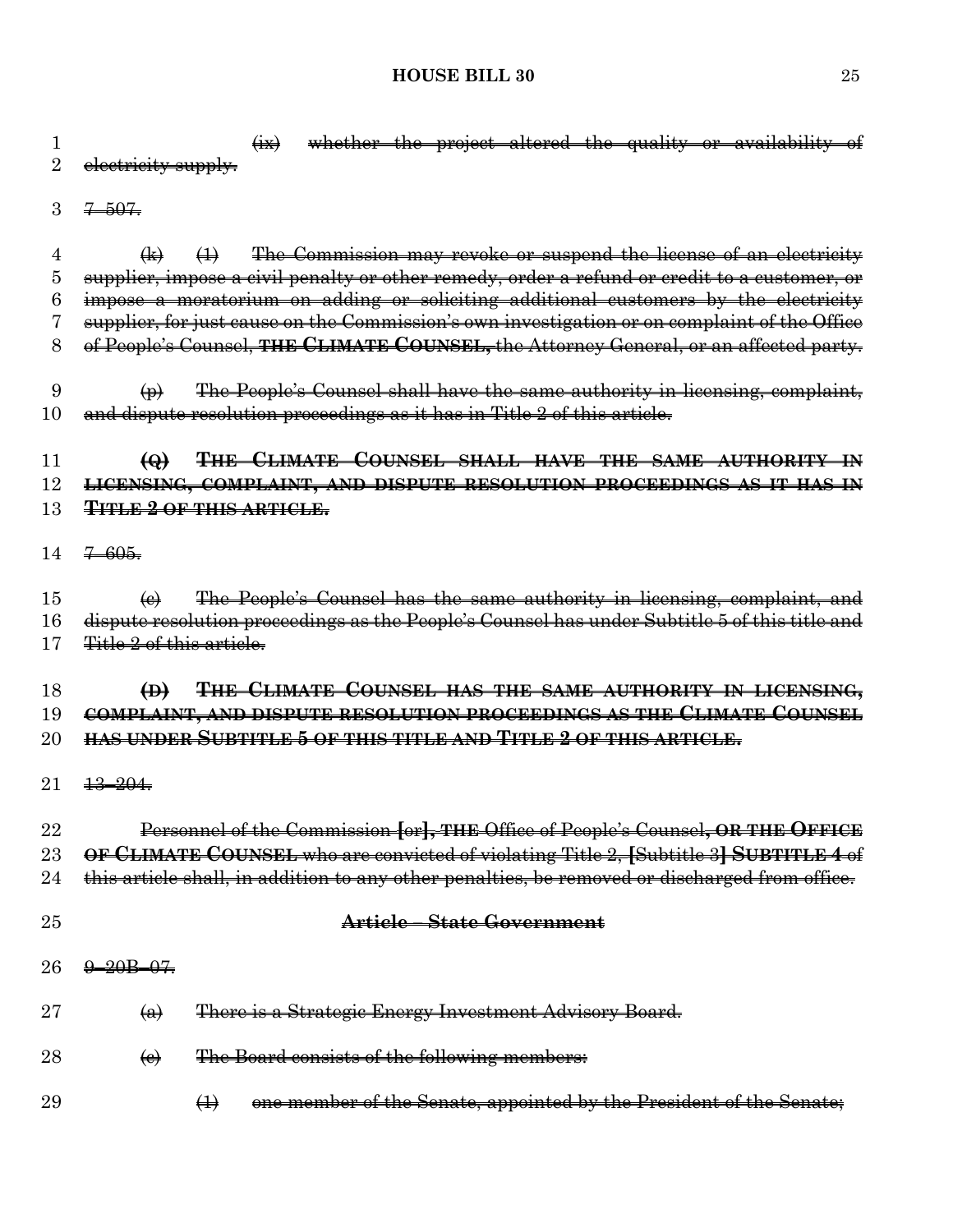| 1<br>2   | $\bigoplus$<br>House of Delegates; |                                    | one member of the House of Delegates, appointed by the Speaker of the                                                                                          |
|----------|------------------------------------|------------------------------------|----------------------------------------------------------------------------------------------------------------------------------------------------------------|
| 3        | $\left(\frac{1}{2}\right)$         |                                    | the following members appointed by the Governor:                                                                                                               |
| 4        |                                    | $\ddot{\Theta}$                    | two representatives of Maryland residential customers;                                                                                                         |
| 5        |                                    | $\overleftrightarrow{H}$           | a representative of Maryland commercial customers;                                                                                                             |
| 6        |                                    | $\overline{(\mathbf{iii})}$        | a representative of large electricity users in the State;                                                                                                      |
| 7        |                                    | $\left(\frac{1}{2}$                | a representative of an electric company;                                                                                                                       |
| 8        |                                    | $\leftrightarrow$                  | a representative of an electric cooperative;                                                                                                                   |
| 9        |                                    | $\overrightarrow{(*)}$             | a representative of electricity suppliers;                                                                                                                     |
| 10       |                                    | $\overleftrightarrow{$             | a representative of a Maryland environmental group; and                                                                                                        |
| 11       |                                    |                                    | (viii) a representative of a renewable electricity industry; and                                                                                               |
| 12       | $\leftrightarrow$                  |                                    | the following nonvoting ex officio members:                                                                                                                    |
| 13<br>14 | Chairman's designee;               | $\bigoplus$                        | the Chairman of the Public Service Commission, or the                                                                                                          |
| 15<br>16 | COUNSEL'S DESIGNEE;                | $\overline{a}$                     | the People's Counsel, or the [designee of the] People's [Counsel]                                                                                              |
| 17<br>18 | <b>DESIGNEE</b> ; and              | H <sub>H</sub>                     | THE CLIMATE COUNSEL, OR THE CLIMATE COUNSEL'S                                                                                                                  |
| 19<br>20 | <del>designee.</del>               | $\ket{\leftrightarrow}(\text{iv})$ | the Secretary of the Environment, or the Secretary's                                                                                                           |
| 21<br>22 |                                    |                                    | Chapter 400 of the Acts of 2011, as amended by Chapters 64 and 65 of the Acts of<br>2013, Chapter 378 of the Acts of 2015, and Chapter 213 of the Acts of 2019 |
| 23<br>24 | That:                              |                                    | SECTION 1. BE IT ENACTED BY THE GENERAL ASSEMBLY OF MARYLAND,                                                                                                  |
| 25       | (a)                                |                                    | In this section, "zero emission electric vehicle" includes:                                                                                                    |
|          |                                    |                                    |                                                                                                                                                                |

 (1) A plug–in electric drive vehicle as defined in § 11–145.1 of the Transportation Article; and

### **HOUSE BILL 30**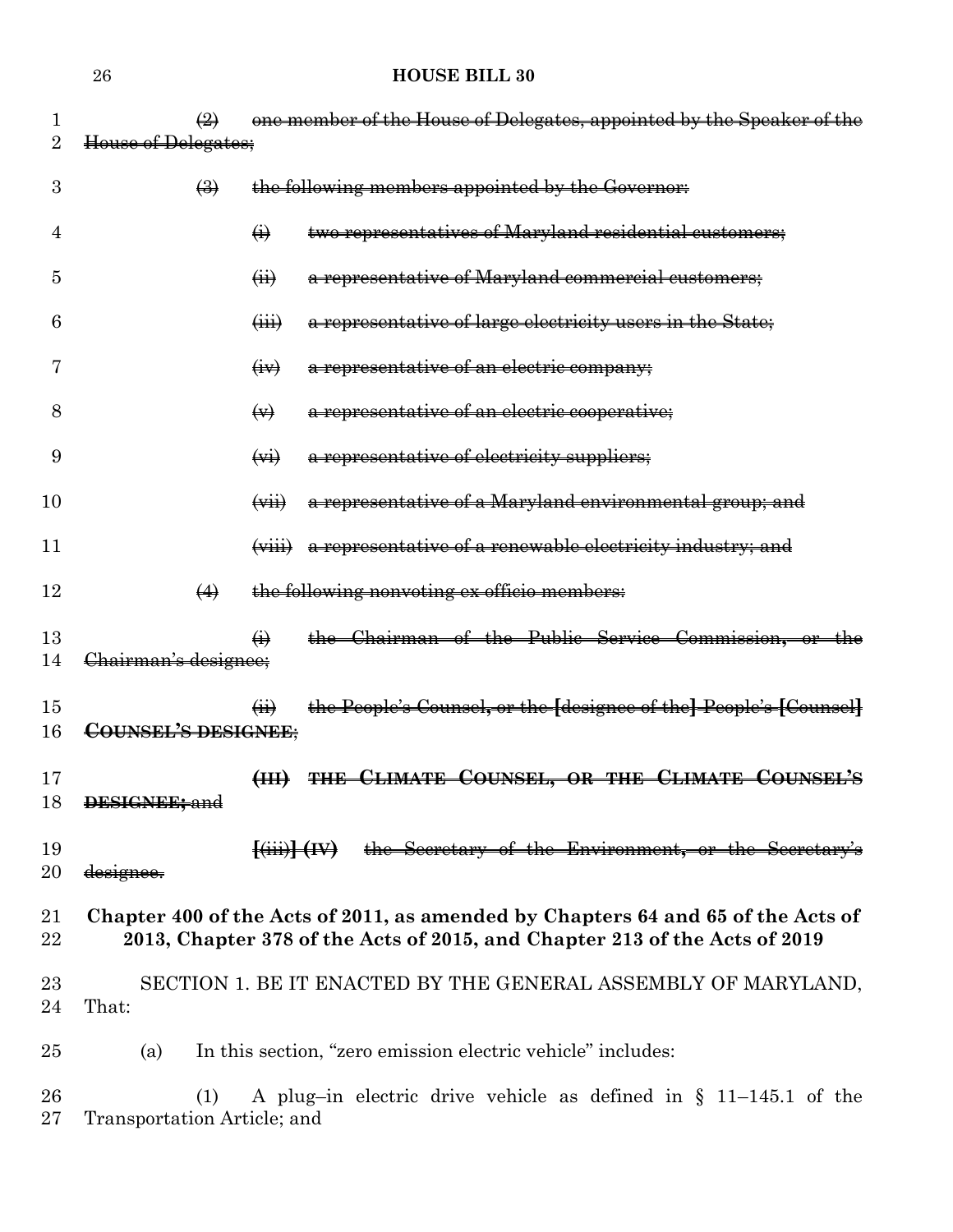| 1<br>$\overline{2}$ | Article.                  | (2) |       |    | A fuel cell electric vehicle as defined in $\S 11-125.1$ of the Transportation                                                         |  |  |  |
|---------------------|---------------------------|-----|-------|----|----------------------------------------------------------------------------------------------------------------------------------------|--|--|--|
| $\boldsymbol{3}$    | (b)                       |     |       |    | There is a Maryland Zero Emission Electric Vehicle Infrastructure Council.                                                             |  |  |  |
| 4                   | $\left( \text{c} \right)$ |     |       |    | The Council consists of the following members:                                                                                         |  |  |  |
| 5<br>6              | the Senate;               | (1) |       |    | One member of the Senate of Maryland, appointed by the President of                                                                    |  |  |  |
| 7<br>8              | the House;                | (2) |       |    | Two members of the House of Delegates, appointed by the Speaker of                                                                     |  |  |  |
| 9                   |                           | (3) |       |    | The Secretary of Transportation, or the Secretary's designee;                                                                          |  |  |  |
| 10                  |                           | (4) |       |    | The Secretary of Planning, or the Secretary's designee;                                                                                |  |  |  |
| 11                  |                           | (5) |       |    | The Secretary of the Environment, or the Secretary's designee;                                                                         |  |  |  |
| 12                  |                           | (6) |       |    | The Secretary of Commerce, or the Secretary's designee;                                                                                |  |  |  |
| 13<br>14            |                           | (7) |       |    | The Executive Director of the Technical Staff of the Maryland Public<br>Service Commission, or the Executive Director's designee;      |  |  |  |
| 15<br>16            | designee;                 | (8) |       |    | The Director of the Maryland Energy Administration, or the Director's                                                                  |  |  |  |
| 17<br>18            | COUNSEL'S DESIGNEE; and   | (9) |       |    | THE CLIMATE PEOPLE'S COUNSEL, OR THE CLIMATE PEOPLE'S                                                                                  |  |  |  |
| 19                  |                           |     |       |    | [(9)] (10) The following members appointed by the Governor:                                                                            |  |  |  |
| 20<br>21            |                           |     | (i)   |    | One representative of an institution of higher education in the<br>State with expertise in energy, transportation, or the environment; |  |  |  |
| 22<br>23            | including:                |     | (ii)  |    | Two representatives of the Maryland Association of Counties,                                                                           |  |  |  |
| 24<br>25            | and                       |     |       | 1. | A representative who resides in a rural region of the State;                                                                           |  |  |  |
| 26<br>$27\,$        | region of the State;      |     |       | 2. | A representative who resides in an urban or suburban                                                                                   |  |  |  |
| 28<br>29            | including:                |     | (iii) |    | Two representatives of the Maryland Municipal League,                                                                                  |  |  |  |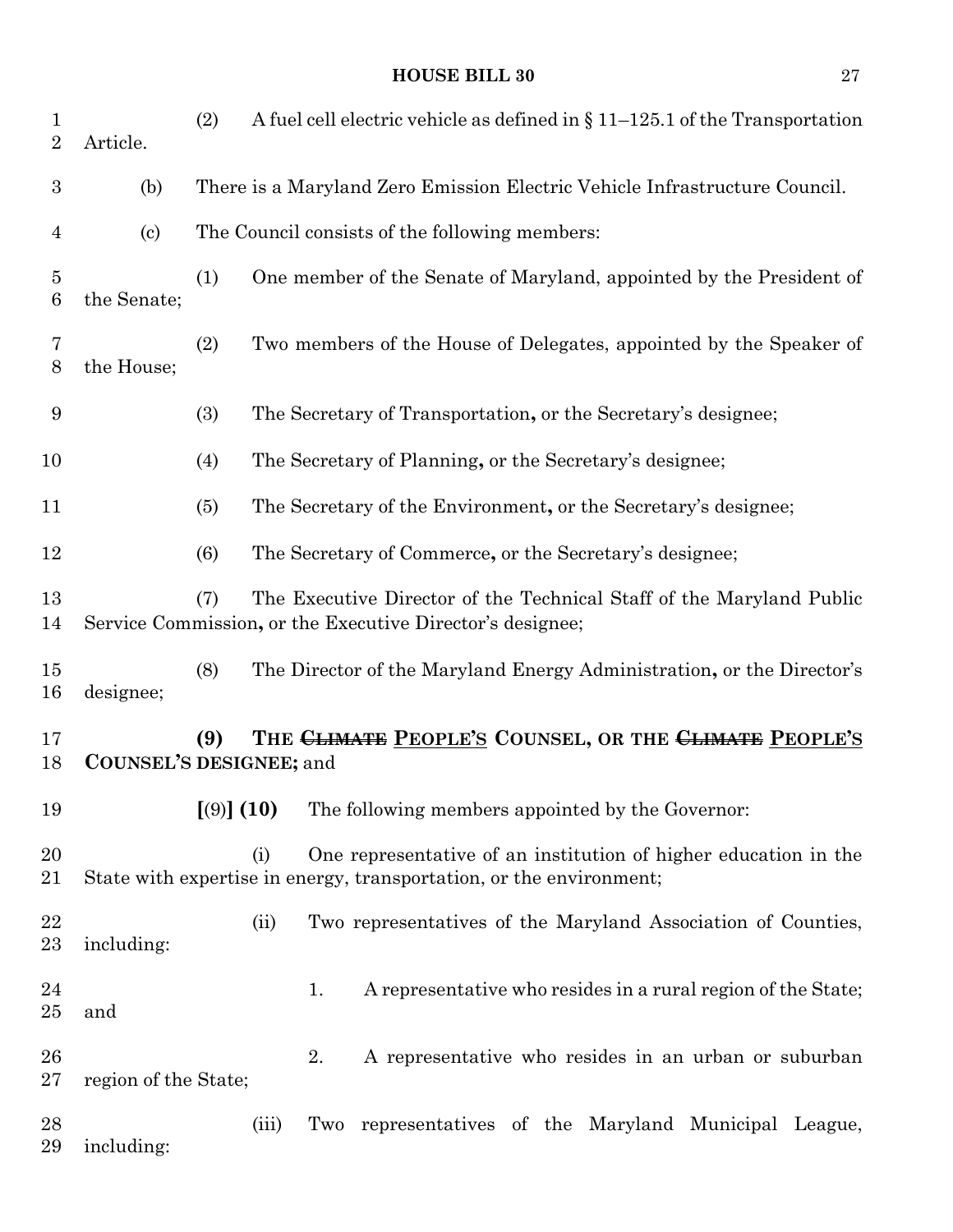```
28 HOUSE BILL 30
```

| $\mathbf 1$<br>$\overline{2}$ | and                        |         | 1.  | A representative who resides in a rural region of the State;                                                                                                         |
|-------------------------------|----------------------------|---------|-----|----------------------------------------------------------------------------------------------------------------------------------------------------------------------|
| 3<br>$\overline{4}$           | region of the State;       |         | 2.  | A representative who resides in an urban or suburban                                                                                                                 |
| $\overline{5}$                |                            | (iv)    |     | One representative of the Baltimore Electric Vehicle Initiative;                                                                                                     |
| $\boldsymbol{6}$              |                            | (v)     |     | Two representatives of electric companies in the State;                                                                                                              |
| 7<br>8                        | manufacturer;              | (vi)    | One | representative of a plug-in electric<br>drive<br>vehicle                                                                                                             |
| 9<br>10                       | vehicle charging stations; | (vii)   |     | One representative of a manufacturer of plug-in electric drive                                                                                                       |
| 11                            |                            | (viii)  |     | One representative of manufacturers of fuel cell electric vehicles;                                                                                                  |
| 12<br>13                      | infrastructure equipment;  | (ix)    |     | One representative of manufacturers of fuel cell electric vehicle                                                                                                    |
| 14                            |                            | (x)     |     | One representative of fleet vehicle operators;                                                                                                                       |
| 15                            |                            | $(x_i)$ |     | One representative of electrical workers;                                                                                                                            |
| 16                            |                            | (xii)   |     | One representative of the environmental community;                                                                                                                   |
| 17<br>18                      | policy;                    | (xiii)  |     | One public member with expertise in energy or transportation                                                                                                         |
| 19<br>20                      | Association; and           |         |     | (xiv) One representative of the Maryland Automobile Dealers                                                                                                          |
| 21                            |                            | (xv)    |     | One representative of the retail electric supplier community.                                                                                                        |
| 22                            | (d)                        |         |     | The Governor shall designate the chair or cochairs of the Council.                                                                                                   |
| 23<br>24<br>25                | (e)<br>Commission.         |         |     | The Department of Transportation shall provide staff support to the Council<br>with the assistance of the Maryland Energy Administration and Maryland Public Service |
| 26                            | (f)                        |         |     | A member of the Council:                                                                                                                                             |
| 27                            | (1)                        |         |     | May not receive compensation as a member of the Council; but                                                                                                         |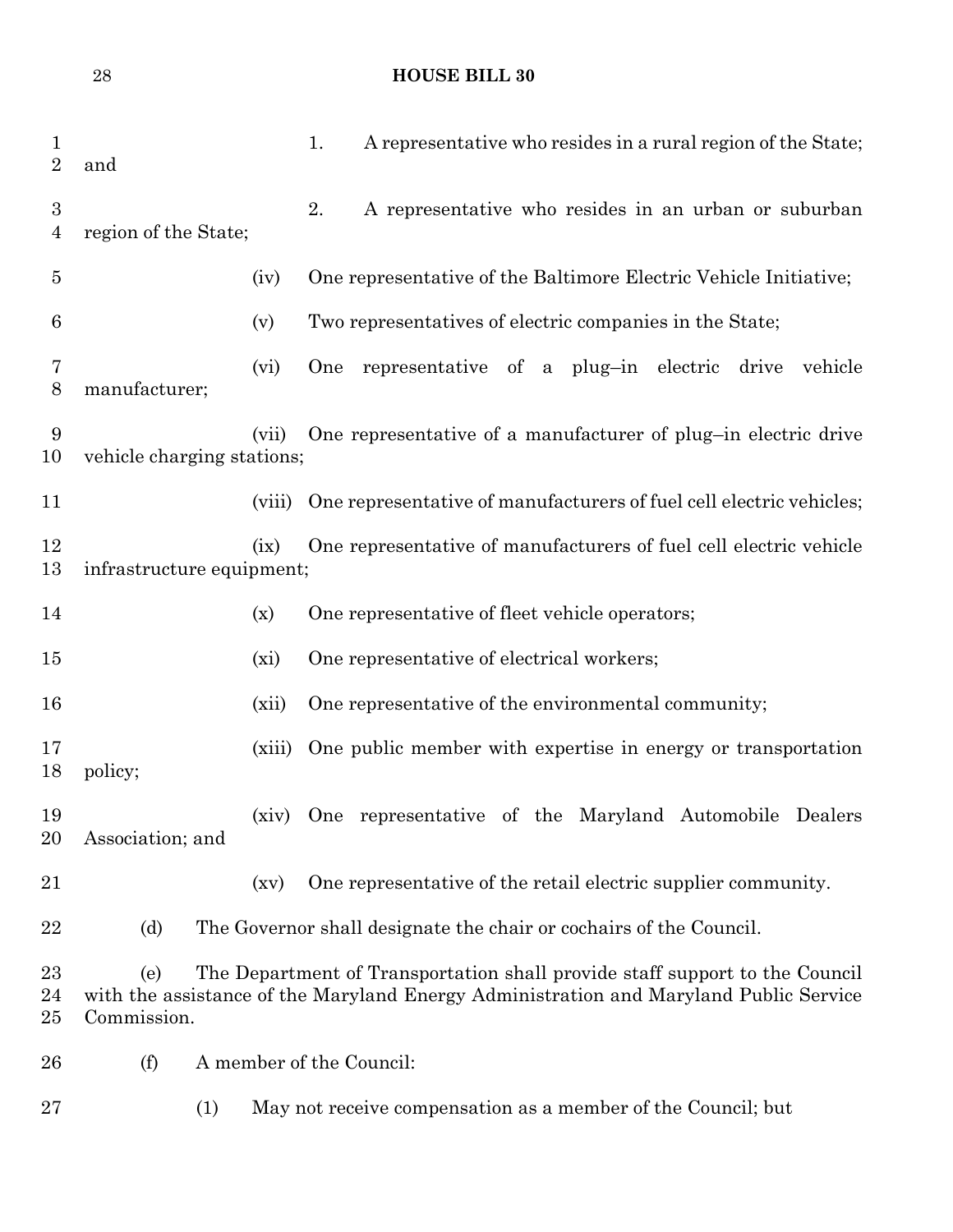(2) Is entitled to reimbursement of expenses under the Standard State Travel Regulations, as provided in the State budget.

(g) The Council shall:

 (1) Develop an action plan to facilitate the successful integration of zero emission electric vehicles into the State's transportation network;

 (2) Assist in developing and coordinating statewide standards for streamlined permitting and installation of residential and commercial electric vehicle charging and hydrogen refueling stations and supply equipment;

 (3) Develop a recommendation for a statewide electric vehicle charging and hydrogen refueling infrastructure plan, including placement opportunities for public charging and hydrogen refueling stations;

 (4) Increase consumer awareness and demand for zero emission electric vehicles through public outreach;

 (5) Make recommendations regarding monetary and nonmonetary incentives to support zero emission electric vehicle ownership and maximize private sector investment in zero emission electric vehicles;

 (6) Develop targeted policies to support fleet purchases of zero emission electric vehicles;

(7) Develop charging solutions for existing and future multidwelling units;

 (8) Develop model procurement practices for light–duty vehicles that include an evaluation of the vehicle lifecycle costs inclusive of estimated fuel cost over the anticipated life of the vehicle;

 (9) Encourage local and regional efforts to promote the use of electric vehicles and attract federal funding for State and local zero emission electric vehicle programs;

 (10) Recommend policies that support zero emission electric vehicle charging and hydrogen refueling from clean energy sources;

 (11) Recommend a method of displaying pricing information at public charging and hydrogen refueling stations;

 (12) Establish performance measures for meeting zero emission electric vehicle–related employment, infrastructure, and regulatory goals; and

 (13) Pursue other goals and objectives that promote the utilization of zero emission electric vehicles in the State.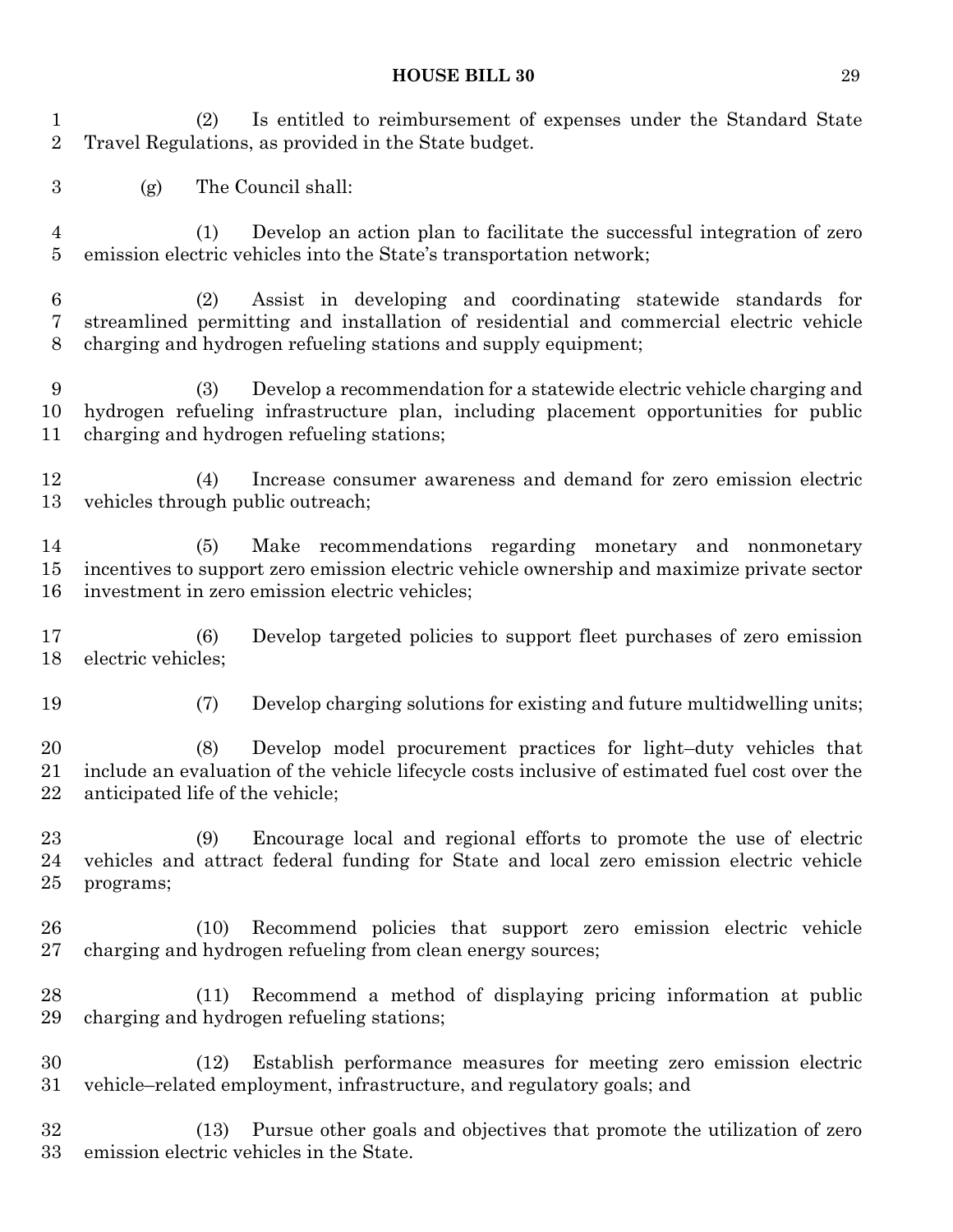(h) (1) On or before December 1, 2013, December 1, 2014, December 1, 2015, December 1, 2016, December 1, 2017, December 1, 2018, and December 1, 2019, the Council shall submit interim reports of its work and recommendations to the Governor and, in accordance with **[**§ 2–1246**] § 2–1257** of the State Government Article, the General Assembly.

 (2) On or before June 30, 2020, the Council shall submit a final report of its work and recommendations to the Governor and, in accordance with **[**§ 2–1246**] § 2–1257** of the State Government Article, the General Assembly.

### **Chapter 401 of the Acts of 2011, as amended by Chapters 64 and 65 of the Acts of 2013, Chapter 378 of the Acts of 2015, and Chapter 213 of the Acts of 2019**

 SECTION 1. BE IT ENACTED BY THE GENERAL ASSEMBLY OF MARYLAND, That:

(a) In this section, "zero emission electric vehicle" includes:

 (1) A plug–in electric drive vehicle as defined in § 11–145.1 of the Transportation Article; and

 (2) A fuel cell electric vehicle as defined in § 11–125.1 of the Transportation Article.

(b) There is a Maryland Zero Emission Electric Vehicle Infrastructure Council.

(c) The Council consists of the following members:

- (1) One member of the Senate of Maryland, appointed by the President of the Senate;
- (2) Two members of the House of Delegates, appointed by the Speaker of the House;
- (3) The Secretary of Transportation**,** or the Secretary's designee;
- (4) The Secretary of Planning**,** or the Secretary's designee;
- (5) The Secretary of the Environment**,** or the Secretary's designee;
- (6) The Secretary of Commerce**,** or the Secretary's designee;

 (7) The Executive Director of the Technical Staff of the Maryland Public Service Commission**,** or the Executive Director's designee;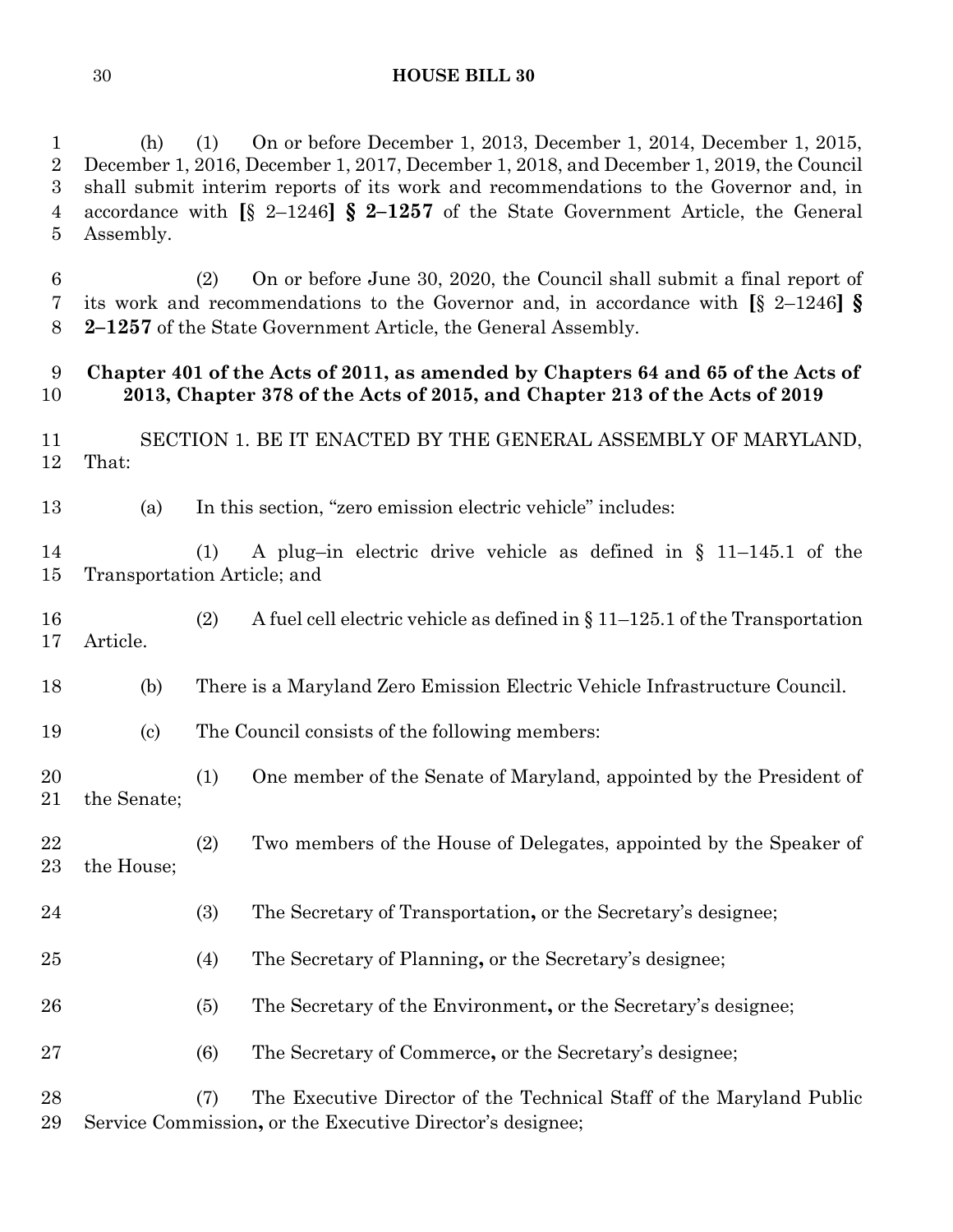| $\mathbf 1$<br>$\overline{2}$ | designee;                  | (8)          | The Director of the Maryland Energy Administration, or the Director's                                                                  |
|-------------------------------|----------------------------|--------------|----------------------------------------------------------------------------------------------------------------------------------------|
| $\boldsymbol{3}$<br>4         | COUNSEL'S DESIGNEE; and    | (9)          | THE CLIMATE PEOPLE'S COUNSEL, OR THE CLIMATE PEOPLE'S                                                                                  |
| $\overline{5}$                |                            | [ (9) ] (10) | The following members appointed by the Governor:                                                                                       |
| 6<br>7                        |                            | (i)          | One representative of an institution of higher education in the<br>State with expertise in energy, transportation, or the environment; |
| 8<br>9                        | including:                 | (ii)         | Two representatives of the Maryland Association of Counties,                                                                           |
| 10<br>11                      | and                        |              | A representative who resides in a rural region of the State;<br>1.                                                                     |
| 12<br>13                      | region of the State;       |              | 2.<br>A representative who resides in an urban or suburban                                                                             |
| 14<br>15                      | including:                 | (iii)        | Two representatives of the Maryland Municipal League,                                                                                  |
| 16<br>17                      | and                        |              | 1.<br>A representative who resides in a rural region of the State;                                                                     |
| 18<br>19                      | region of the State;       |              | 2.<br>A representative who resides in an urban or suburban                                                                             |
| 20                            |                            | (iv)         | One representative of the Baltimore Electric Vehicle Initiative;                                                                       |
| 21                            |                            | (v)          | Two representatives of electric companies in the State;                                                                                |
| 22<br>$23\,$                  | manufacturer;              | (vi)         | One representative of a plug-in electric drive<br>vehicle                                                                              |
| 24<br>$25\,$                  | vehicle charging stations; | (vii)        | One representative of a manufacturer of plug-in electric drive                                                                         |
| 26                            |                            | (viii)       | One representative of manufacturers of fuel cell electric vehicles;                                                                    |
| $27\,$<br>28                  | infrastructure equipment;  | (ix)         | One representative of manufacturers of fuel cell electric vehicle                                                                      |
| 29                            |                            | (x)          | One representative of fleet vehicle operators;                                                                                         |
| 30                            |                            | (xi)         | One representative of electrical workers;                                                                                              |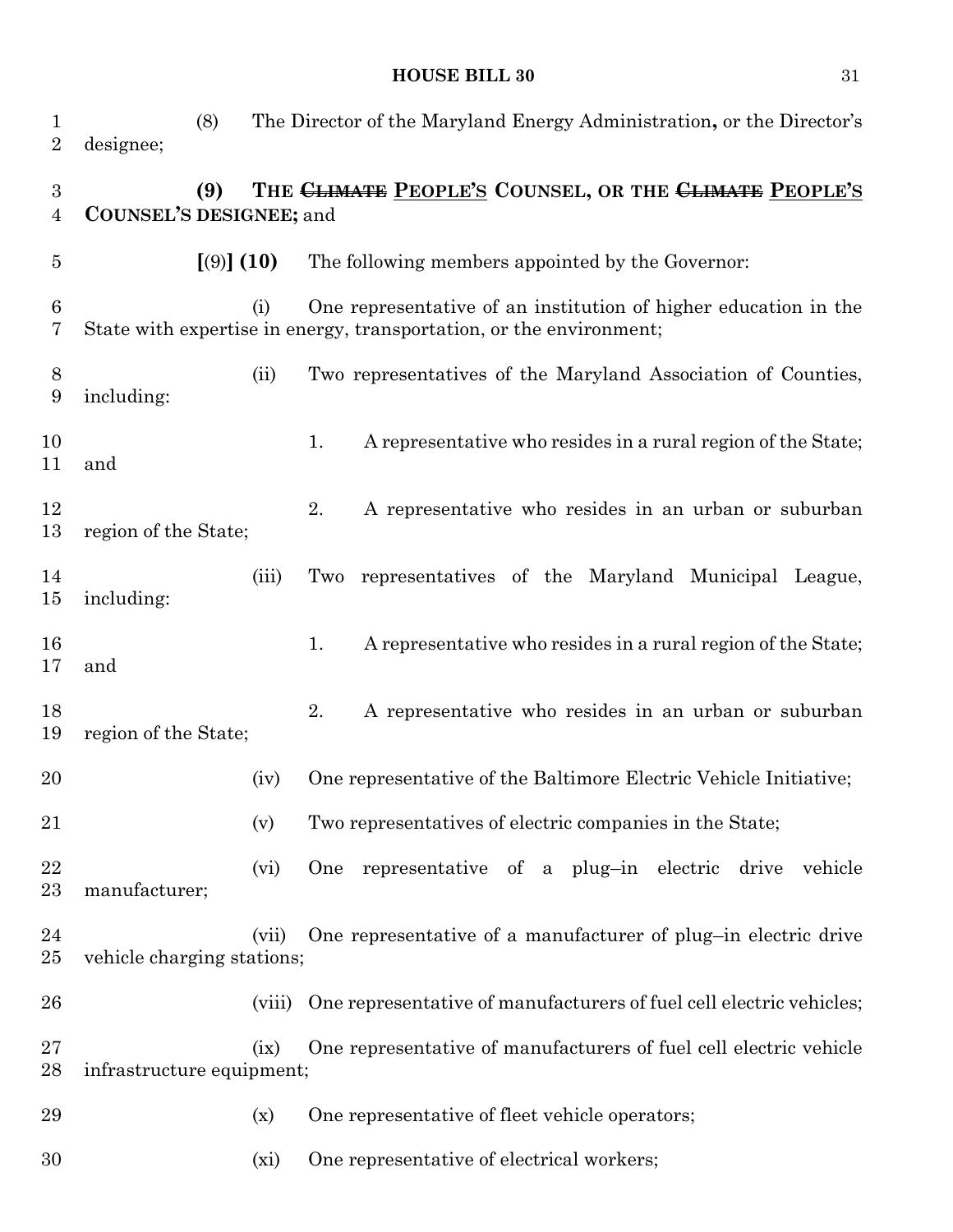| <b>HOUSE BILL 30</b> |
|----------------------|
|                      |

| $\mathbf 1$                          |                                                                                                                                                                 | (xii)              |                          |  |  | One representative of the environmental community;                          |  |
|--------------------------------------|-----------------------------------------------------------------------------------------------------------------------------------------------------------------|--------------------|--------------------------|--|--|-----------------------------------------------------------------------------|--|
| $\boldsymbol{2}$<br>$\boldsymbol{3}$ | policy;                                                                                                                                                         | (xiii)             |                          |  |  | One public member with expertise in energy or transportation                |  |
| $\overline{4}$<br>$\bf 5$            | Association; and                                                                                                                                                | (xiv)              |                          |  |  | One representative of the Maryland Automobile Dealers                       |  |
| 6                                    |                                                                                                                                                                 | (xv)               |                          |  |  | One representative of the retail electric supplier community.               |  |
| 7                                    | (d)                                                                                                                                                             |                    |                          |  |  | The Governor shall designate the chair or cochairs of the Council.          |  |
| 8<br>9<br>10                         | (e)<br>with the assistance of the Maryland Energy Administration and Maryland Public Service<br>Commission.                                                     |                    |                          |  |  | The Department of Transportation shall provide staff support to the Council |  |
| 11                                   | (f)                                                                                                                                                             |                    | A member of the Council: |  |  |                                                                             |  |
| 12                                   | (1)                                                                                                                                                             |                    |                          |  |  | May not receive compensation as a member of the Council; but                |  |
| 13<br>14                             | (2)<br>Travel Regulations, as provided in the State budget.                                                                                                     |                    |                          |  |  | Is entitled to reimbursement of expenses under the Standard State           |  |
|                                      |                                                                                                                                                                 |                    |                          |  |  |                                                                             |  |
| $15\,$                               | (g)                                                                                                                                                             | The Council shall: |                          |  |  |                                                                             |  |
| 16<br>17                             | (1)<br>emission electric vehicles into the State's transportation network;                                                                                      |                    |                          |  |  | Develop an action plan to facilitate the successful integration of zero     |  |
| 18<br>19<br>20                       | (2)<br>streamlined permitting and installation of residential and commercial electric vehicle<br>charging and hydrogen refueling stations and supply equipment; |                    |                          |  |  | Assist in developing and coordinating statewide standards for               |  |
| 21<br>22<br>$23\,$                   | (3)<br>hydrogen refueling infrastructure plan, including placement opportunities for public<br>charging and hydrogen refueling stations;                        |                    |                          |  |  | Develop a recommendation for a statewide electric vehicle charging and      |  |
| 24<br>$25\,$                         | (4)<br>vehicles through public outreach;                                                                                                                        |                    |                          |  |  | Increase consumer awareness and demand for zero emission electric           |  |
| 26<br>$27\,$<br>28                   | (5)<br>incentives to support zero emission electric vehicle ownership and maximize private sector<br>investment in zero emission electric vehicles;             | Make               |                          |  |  | recommendations regarding monetary and nonmonetary                          |  |